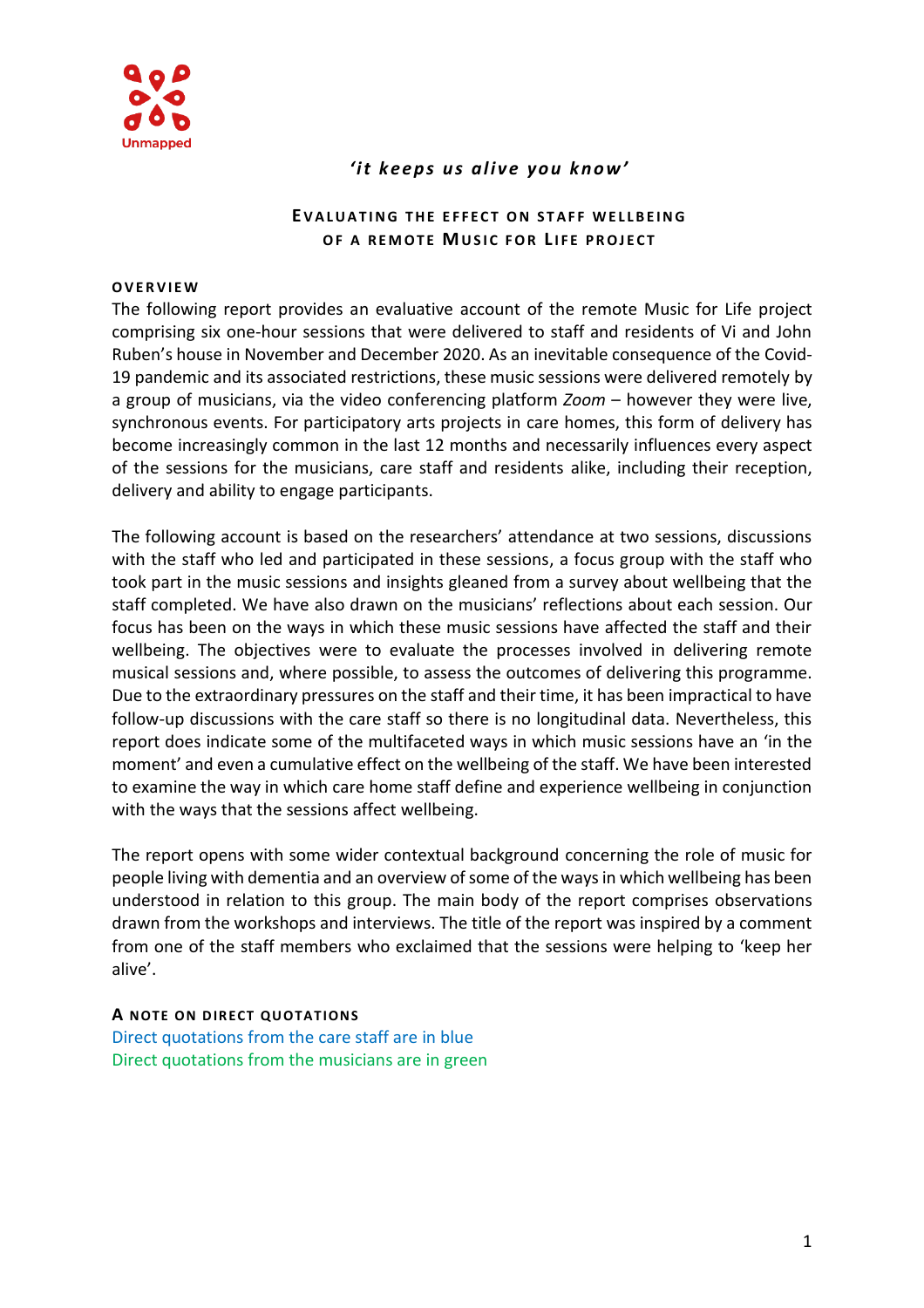

# **CO N T E N T S**

# **1 BA C K G R O U N D:**

- **1.1.** Music for People Living with Dementia p3
- **1.2.** Wellbeing: Notes and Queries p4
- **1.3.** Details about the Project p6

# **2. E V A L U A T I O N:**

- **2.1.** A note on methods and the survey p7
- **2.2.** Survey Data: staff perceptions of wellbeing p8
- **2.3.** How the Music for Life sessions affected staff wellbeing p15
	- **2.3.1.** Involvement p16
	- **2.3.2.** Enjoyment and Play p17
	- **2.3.3.** The Complexity of Wellbeing p18
	- **2.3.4.** What has been Difficult p20

# **3. CO N C L U S I O N S A N D R E C O M M E N D A T I O N S - P23**

- **4. RE F E R E N C E S - P25**
- **5. A N O T E O N T H E AU T H O R S - P27**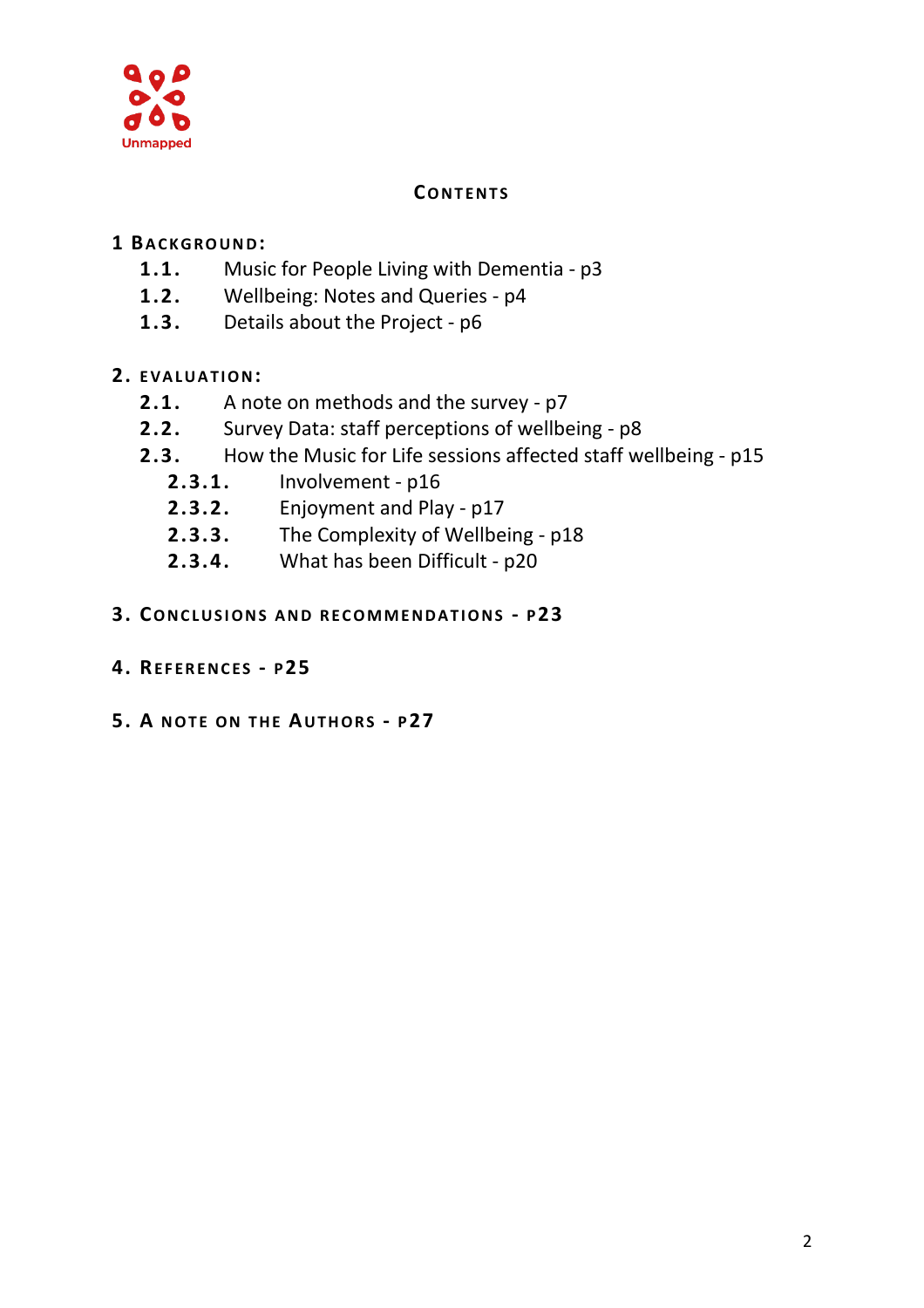

# **SECTION 1: BACKGROUND**

## 1.1 MUSIC FOR PEOPLE LIVING WITH DEMENTIA

In the absence of cures or effective pharmacological treatments for dementia, the inherent possibilities of the arts for transforming the lived experience of dementia and even their therapeutic potential for addressing these complex conditions are gaining widespread recognition. The arts have been shown to be effective for supporting the health, wellbeing and cognition of people living with dementia [\(Camic, Hulbert, & Kimmel, 2017,](https://journals.sagepub.com/doi/full/10.1177/1471301218772972) [Young, Camic,](https://journals.sagepub.com/doi/full/10.1177/1471301218772972)  [& Tischler, 2016\)](https://journals.sagepub.com/doi/full/10.1177/1471301218772972), for aiding communication [\(Gjengedal, Lykkeslet, Sørbø, & Sæther, 2013\)](https://journals.sagepub.com/doi/full/10.1177/1471301218772972), for stimulating the residual creativity of those with dementia [\(Palmiero](https://journals.sagepub.com/doi/full/10.1177/1471301218772972) et al., 2012), as a means of educating carers [\(Kontos, Mitchell, Mistry, & Ballon, 2010;](https://journals.sagepub.com/doi/full/10.1177/1471301218772972) [Zeilig, Poland, Fox, &](https://journals.sagepub.com/doi/full/10.1177/1471301218772972)  [Killick, 2015\)](https://journals.sagepub.com/doi/full/10.1177/1471301218772972) and also for challenging public perceptions and prejudice about the dementia [\(Gregory & Windle, 2013;](https://journals.sagepub.com/doi/full/10.1177/1471301218772972) [Hughes, 2014\)](https://journals.sagepub.com/doi/full/10.1177/1471301218772972). There has been an essential growth in interest in the role of the arts for those living with advanced dementia [\(Crutch, Isaacs, & Rossor, 2001\)](https://journals.sagepub.com/doi/full/10.1177/1471301218772972) and also a recognition of the need to privilege the perspectives of people living with dementia [\(McFadden, Frank, & Dyset, 2008;](https://journals.sagepub.com/doi/full/10.1177/1471301218772972) [Zeilig, Killick, & Fox, 2014\)](https://journals.sagepub.com/doi/full/10.1177/1471301218772972).

There is probably more evidence regarding the beneficial effects of making music and singing on mood and wellbeing than any other art form (as noted by Cutler in *Creatively Minded*, 2020 p.30). As a neurologist who works with people with dementia noted: '…..music is embedded in the fabric of human culture and identity' (Devere, 2017) and as such is one of the most fundamental and enduring artforms for people living with dementia and others. Music engages an extensive network of auditory, cognitive, motor, and emotional processing regions in the brain (Särkämö, 2017). Coupled with the fact that the emotional and cognitive impact of music is often well preserved for people with dementia, music is a powerful tool in the care and rehabilitation of many ageing-related neurological diseases. As the neurologist, Devere goes on to note: 'In a study comparing standard care to regular singing or music listening sessions over 10 weeks in 89 people with dementia (type not specified), music sessions improved general cognition (MMSE score), attention, and executive function compared to standard care' (2017, p.33).

Music in dementia care has predominantly been considered in community settings and amongst groups of people with mild to moderate dementia. A unique international overview of the most current research into the impacts of music in healthy ageing for people living with strokes and also with dementia is given by Särkämö (2018), and an original study by Daykin et al. (2017) contributes to understanding about how live, participatory music sessions can ameliorate hospital-based care for those with dementia.

Several recent studies have also addressed the area of participatory and co-creative music making for people living with dementia. These studies situate the activity within the theory of 'musicking' (Small 1998), which emphasises the relational nature of music making and states: 'The act of musicking establishes in the place where it is happening a set of relationships, and it is within those relationships that the meaning of the act lies.'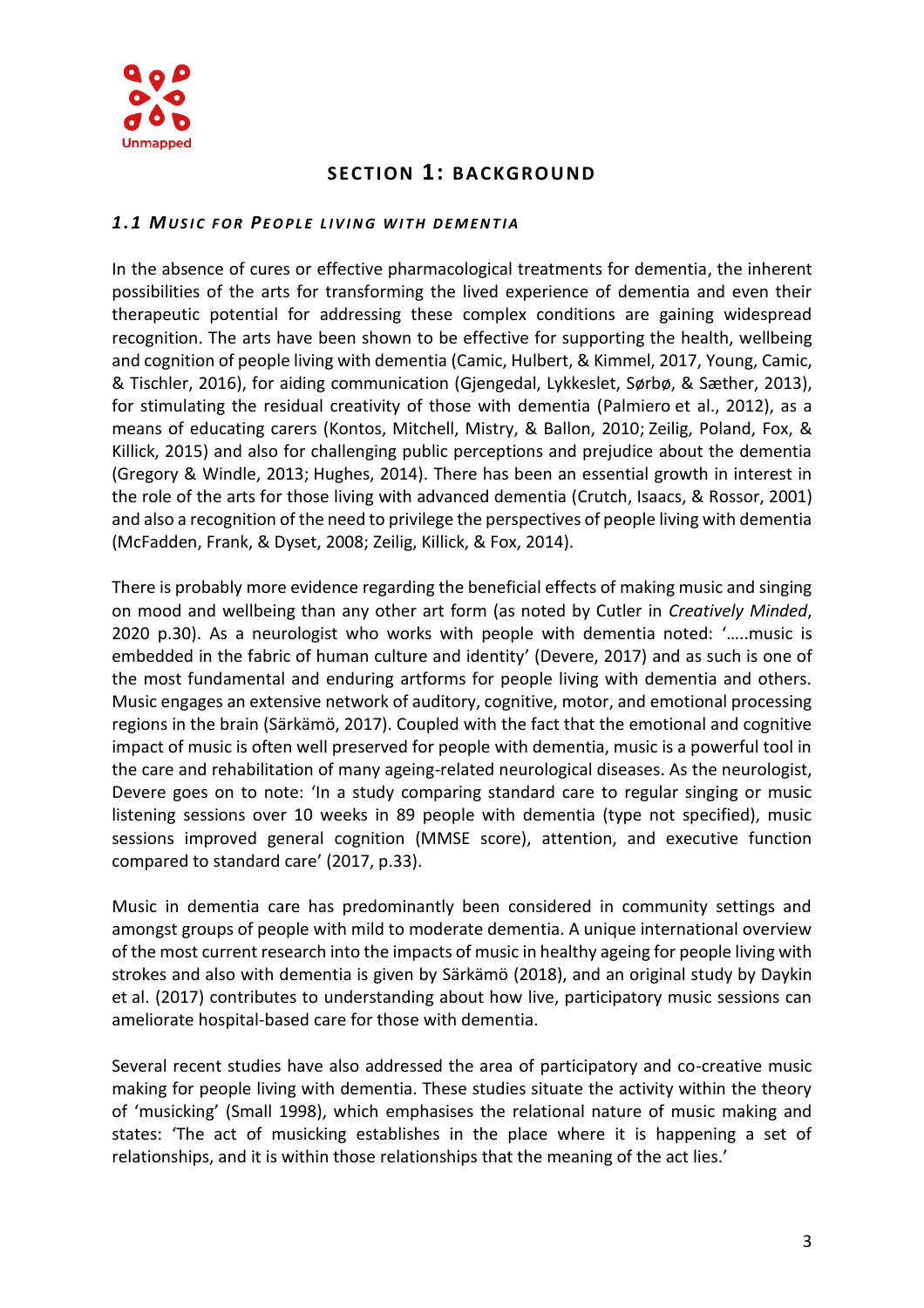

A recent review of qualitative literature on the subject identified four key benefits of music engagement for people living with dementia that link to wellbeing, namely taking part, being connected, affirming identity and immersion in the moment (Dowlen et al 2018.)

Indeed, a study of Music for Life itself as a model revealed that the project provides a 'multisensory communicative environment, allowing for verbal and nonverbal communicative actions, social interactional components and agency to develop over time.' (Claire et al 2019)

# *1 .2 WE L L B E I N G: N O T E S A N D Q U E R I E S*

A major concern for the Music for Life project concerns its effect on care staff and participant wellbeing. Wellbeing is a concept which pervades contemporary life. As a phrase, wellbeing has become ubiquitous, a portmanteau term encapsulating a range of complex physical, emotional, psychological, and spiritual factors. However, a shared understanding and definitions of what it is, are elusive. Indeed, despite the development of numerous scales and questionnaires, there is no consensus on how to measure wellbeing or even how to conceptualise it (Algar et al, 2014, Zeilig et al, 2019). Nonetheless, the imperative to improve wellbeing guides much public health and social policy and as noted, there has been increasing interest in evidencing the possible ways in which arts projects can positively affect participants' wellbeing.

The wellbeing of care home staff is an important focus due to the many challenges that confront this sector, including low pay, limited opportunities for career progression and professional development (as outlined by the Nuffield Trust, Oung et al, 2020). In addition, further challenges are linked with the nature of care home work, which is pressured, tends to be task oriented and allows little scope for meaningful interactions with residents (Hussein & Manthorpe, 2012, Windle et al, 2019, Zeilig et al, 2015). Individual care homes stress the importance of wellbeing for their staff and during the Covid-19 pandemic there has been increased focus on how care staff are managing their stress and anxiety, for instance the Social Care Institute for Excellence (SCIE) outlines practice examples to enable care homes to better support their staff<sup>1</sup>. These include the following suggestions to support the wellbeing of care home staff:

- Staff benefit from regular and reliable support to maintain mental wellbeing, including time and space away from their everyday tasks.
- Staff should be offered the time and opportunity to share their concerns with colleagues and experienced care workers.

<sup>1</sup>[https://www.scie.org.uk/care-providers/coronavirus-covid-19/care-homes/supported](https://www.scie.org.uk/care-providers/coronavirus-covid-19/care-homes/supported-living/staff-wellbeing)[living/staff-wellbeing](https://www.scie.org.uk/care-providers/coronavirus-covid-19/care-homes/supported-living/staff-wellbeing) accessed 11th February 2021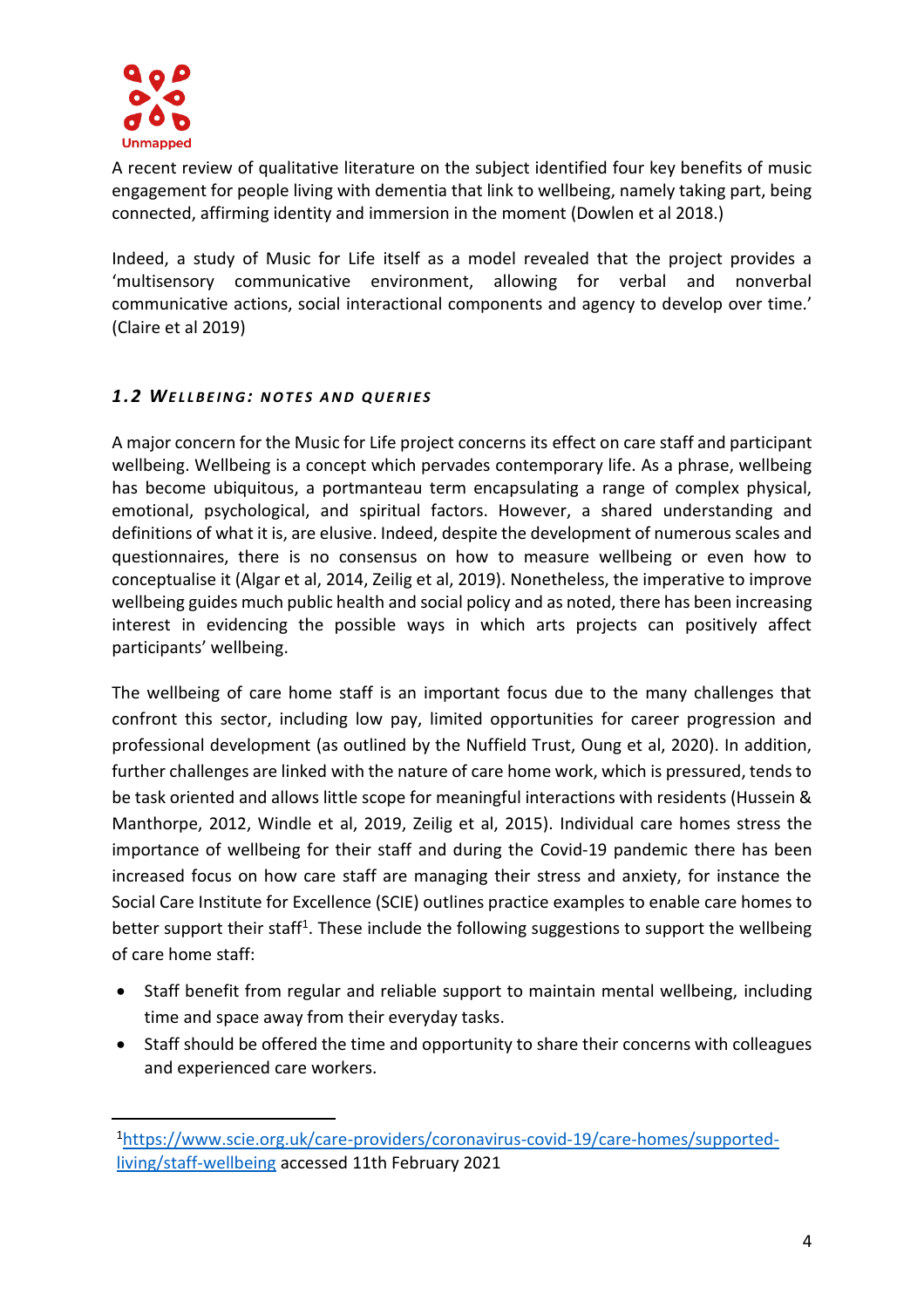

• Black, Asian and Minority Ethnic (BAME) staff have been disproportionately affected by the Covid-19 pandemic and may well have suffered additional stress as a consequence. It is important this is considered when looking at their wellbeing and ways of supporting them that are targeted and specific.

The Music for Life project presents an opportunity to further develop understanding of the concept of wellbeing in relation to care home staff. Our recent work (Zeilig et al, 2019) proposes that an understanding of wellbeing must also take into account 'illbeing' which is a necessary part of living with dementia or indeed working with those who live with dementia. We are interested in the extent to which music and the arts can provide a context for this illbeing to be safely acknowledged and expressed, and for artists and others to express solidarity with those living with dementia.

Ideas and definitions of wellbeing are many, but include:

# **"a state of complete physical, mental and social wellbeing and not merely the absence of disease or infirmity"**

*WHO constitution, signed on 22 July 1946 by the representatives of 61 States and entered into force on 7 April 1948* 

# **"the state of being comfortable, healthy or happy"**

Oxford English Dictionary

**"Wellbeing is more than just happiness. As well as feeling satisfied and happy, wellbeing means developing as a person, being fulfilled, and making a contribution to the community"** (Shah and Marks, 2004).

Increasingly, we are encouraged as individuals to take care of our own wellbeing. The "Five Ways to Wellbeing" put forward by the New Economics Foundation<sup>2</sup> include:

- connect with the people around you, family, friends, colleagues and neighbours
- be active go for a walk or a run, garden, play a game
- take notice be curious and aware of the world around you
- keep learning try a new recipe, learn a new language, set yourself a challenge
- give do something nice for somebody, volunteer, join a community group.

Recent scholarship arising from arts projects with people with dementia suggest that adopting a more nuanced, relational, fluid and dynamic approach to understanding the pervasive concept of wellbeing might be more useful than seeing it as a completed state that

<sup>&</sup>lt;sup>2</sup> [https://issuu.com/neweconomicsfoundation/docs/five\\_ways\\_to\\_well](https://issuu.com/neweconomicsfoundation/docs/five_ways_to_well-being?viewMode=presentation)[being?viewMode=presentation](https://issuu.com/neweconomicsfoundation/docs/five_ways_to_well-being?viewMode=presentation)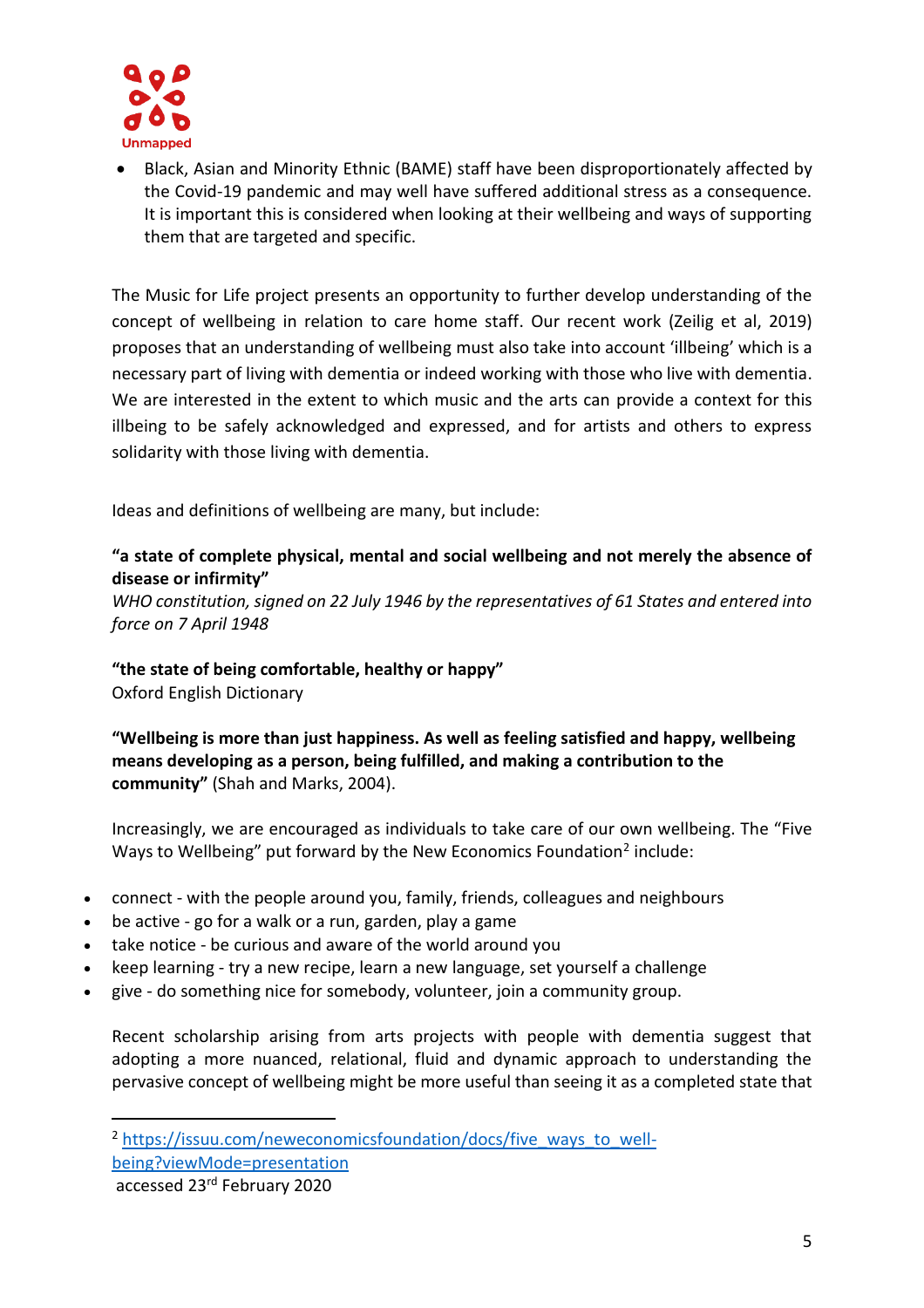

can be achieved (Dodge et al, 2012, Zeilig, West, van der Byl Williams, 2018, Zeilig et al 2019). This concept of wellbeing as deeply individual and yet also relational has considerable promise in furthering understanding of how the arts when practised co-creatively might promote wellbeing.

This then, is the wider sociocultural context – one in which the associations between arts for health and wellbeing are increasingly emphasised, within which the Music for Life project is situated. This is connected with the socio-political context of the arts in health that relies on empirically evidenced medical models of health (White, 2014).

# **1.3 Details about the project, a summary of activity and participants**

The project took place over a series of one-hour long sessions that happened once each week for six weeks. Sessions took place in the morning, with the musician team meeting together for an hour before each time. During this preparation time, they also met with the care staff who were taking part in the project. Each session of the project was also followed by an hour of reflection and evaluation for the musicians, and there were also opportunities for the musicians to meet with the staff again to share thoughts and learning. In advance of the six sessions with the residents of the care homes, the team of musicians met twice on their own to plan and prepare, and they also met together twice with the care staff.

The sessions took place in one of the lounges of the care home, and were attended by a total of 8 residents, all of whom were living with dementia. One member of the care staff, an activities co-ordinator, was present for all of the sessions, and took on the responsibility for setting up and managing the digital equipment that was being used for the project; this included a laptop linked to a TV monitor and a wide-angle web cam, giving a view of the whole group, and an iPad on a stand which was taken to individual residents to enable more intimate communication with the musicians. A Bluetooth speaker was also used, but this proved to be temperamental and so was not used for all sessions.

In addition to the activities coordinator, six other members of staff took part in the project, working as two teams of three, and were present on alternating weeks. As well as setting up the digital equipment needed, the staff were also responsible for setting up the room (a circle of chairs with a selection of Music for Life instruments arranged in the centre). During the session, they selected and passed instruments to the residents, played instruments themselves, took the iPad to individual residents, and supported communication between residents and the musicians. They also gave feedback and suggestions for the musicians during the sessions. The staff were also called upon to maintain the safety and privacy of the session, endeavouring to ensure that sessions were not disturbed or interrupted. It is worth noting that usually, Music for Life sessions take place in a separate dedicated space where maintaining the focus of the work is less challenging. However, under the circumstances for this project, it was agreed that asking the staff to bring residents to the space would have added additional pressure for the staff.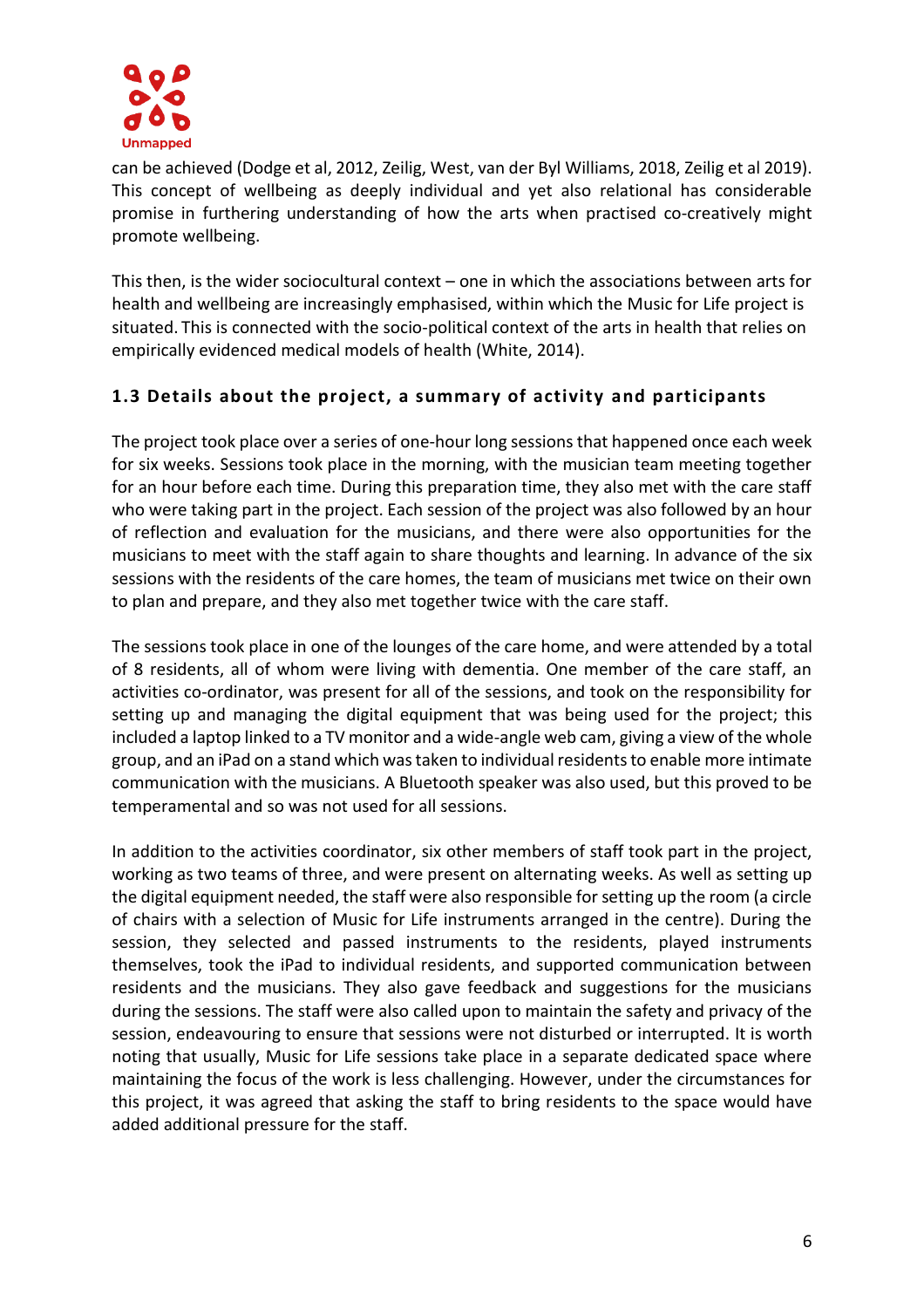

Details about the staff who attended the sessions were also gathered from the survey and show that the majority of the staff were aged between 40 and 55 years, there were 5 women and 2 men who participated and that they had all worked in care home settings for over 7 years. The majority of the care staff who answered this survey and who participated in the Music for Life sessions are black (some identify as black African, others as black British) one person is Asian and no-one is white.

# **SECTION 2: EVALUATION**

# **2.1 A Note on Methods and the Survey**

This has been a small-scale qualitative study, based on interviews, a focus group, reflective notes from the musicians and survey data. The interviews and focus group were transcribed and coded (as detailed below).

The survey was developed by Unmapped (see appendix) to be accessible and brief, and yet comprehensive. Above all, brevity was important due to the time constraints that care staff confront.

The questions were based on ONS survey data, the UCLA loneliness scale and research by the New Economics Foundation, including ideas from recent projects that have explored wellbeing. Unmapped have also drawn on their experience using the Canterbury Wellbeing Scale (CWS).

We have not used a scale to measure wellbeing or any other similar tool. This is due to their tendency to capture very narrow measures of wellbeing whereas in this project we are more interested in a wider understanding of this concept.

Our focus has been on how the care staff themselves understand 'wellbeing': hence we have developed a survey designed to capture individual understandings - these could be seen as the 'tools' that we are using; they are based on our extensive experience in this area.

This in-depth evaluative piece of work is less about measuring wellbeing (a concept which is nebulous and hard to pin down numerically) but more about understanding how and to what extent the music sessions affect the wellbeing of the care home staff and connected with this, what wellbeing 'means' to the staff.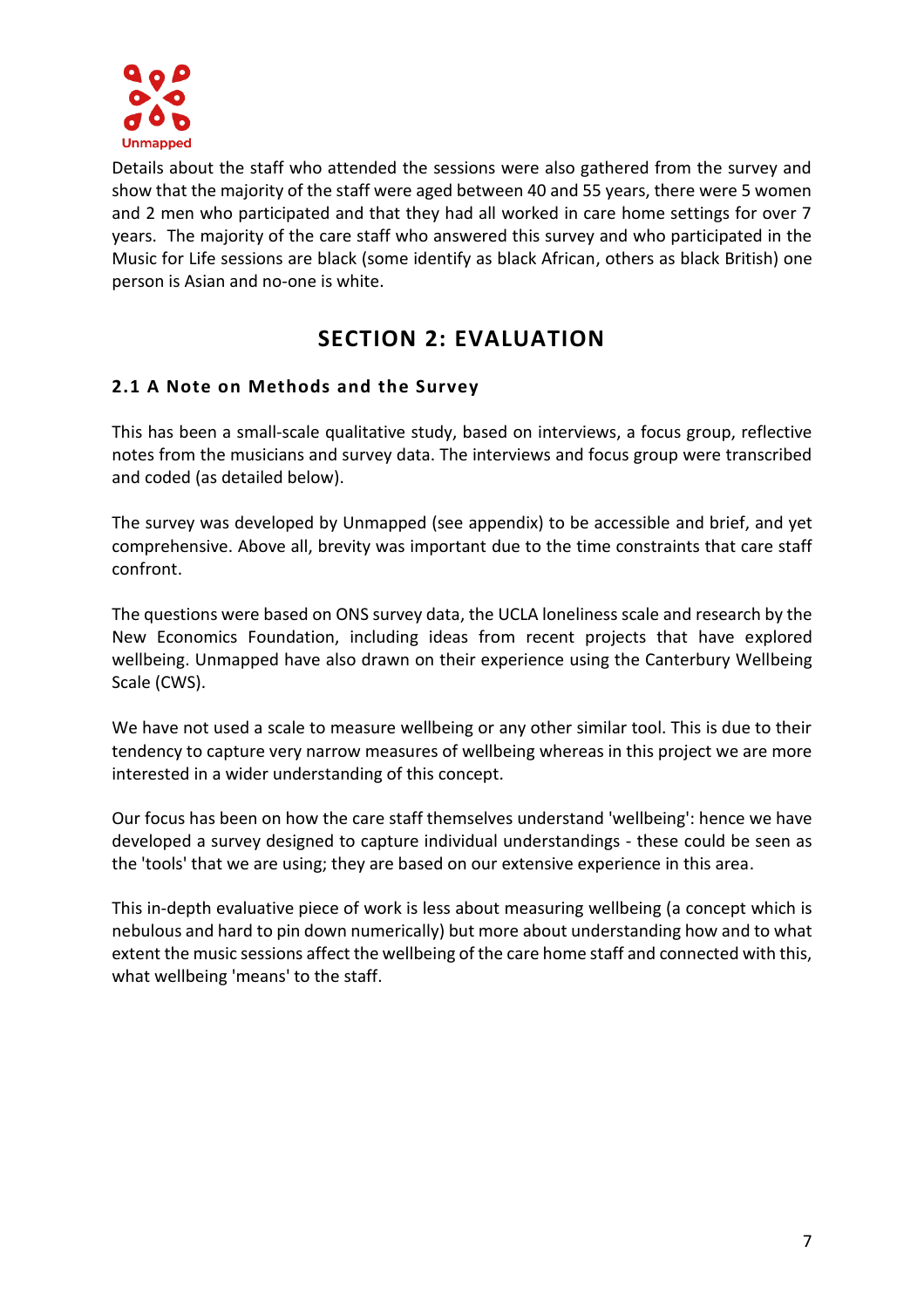

# **2.2 Survey data: Staff Perceptions of Wellbeing**

The majority of our respondents are familiar with the concept of wellbeing (one person mentioned that it is common knowledge) and three people associate it with the care home context. One respondent (male) wrote that he had come across the term from 'true friends.' Otherwise, it seems to be mostly linked with the work environment and therefore with productivity. However, it is worth noting that one person had not heard the term wellbeing.

Another question asked staff to rate the extent to which they agreed with a range of statements concerning wellbeing. Each statement is drawn from existing theories and definitions of wellbeing, as described above. The responses indicate that overall, the staff broadly agreed with all of the statements given, with the majority of responses being 'agree' or 'strongly agree'. From this, we can conclude that the care staff's understanding of wellbeing is complex and nuanced. However, there are some interesting points to note:

- All respondents either agreed or strongly agreed with the statement 'My wellbeing is about being satisfied with life and having a sense of purpose'
- The strongest level of agreement was for the statement 'my wellbeing is about how I feel and function'
- One respondent disagreed with the statement 'My wellbeing is about my health and prosperity'
- Two respondents strongly disagreed with the statement 'My wellbeing is about the absence of ill health'

As will be seen later in this report, feedback from the staff indicates that the Music for Life project did enhance wellbeing for the staff in relation to these first two points, relating to experiencing a sense of purpose, and how one feels and functions.

A detailed breakdown of the responses to these questions can be seen in histograms on the following pages: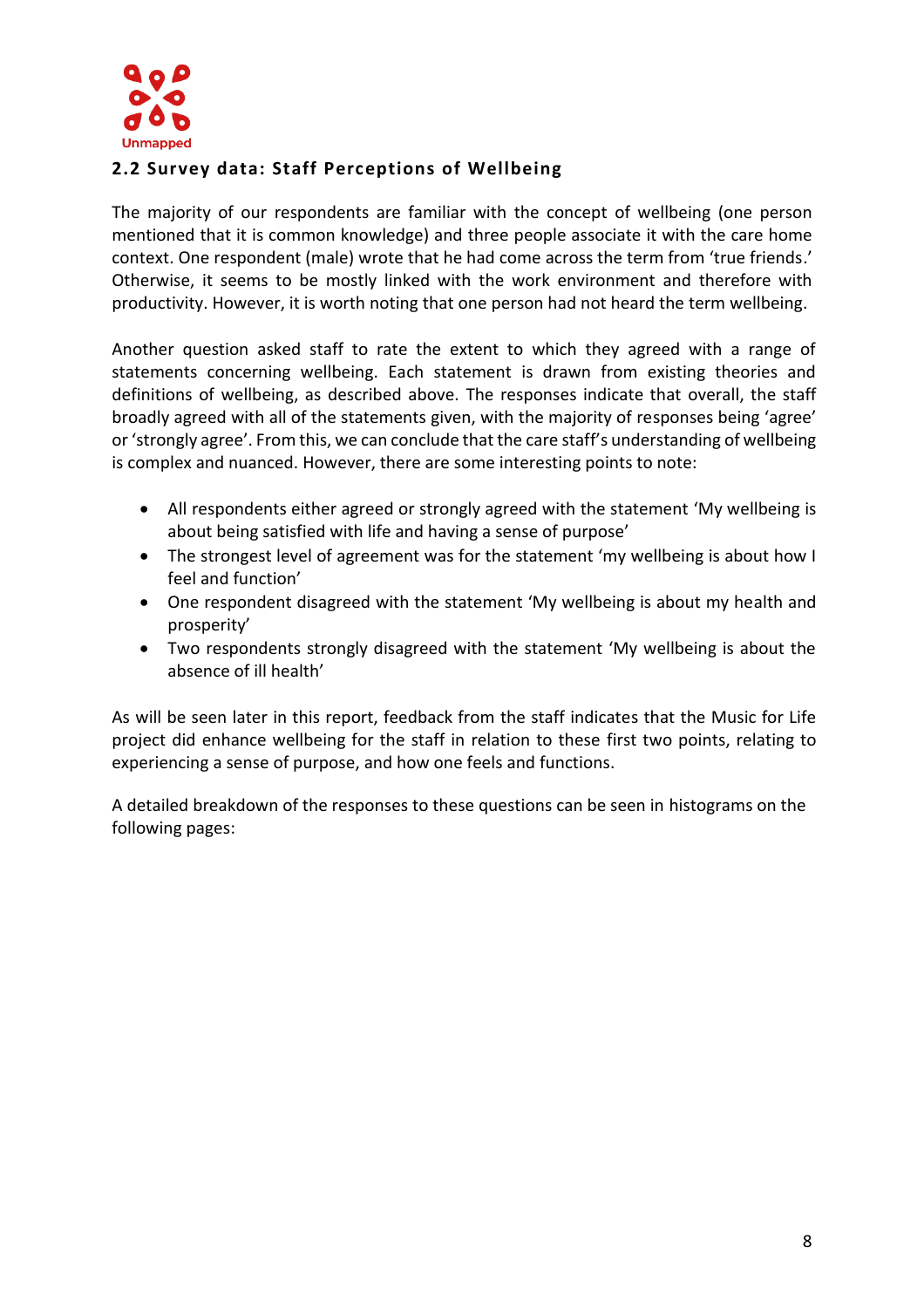

Horizontal axis: rating, where 1 = strongly disagree, 2 = disagree, 3 = neutral, 4 = agree, 5 = strongly agree Vertical axis: number of responses

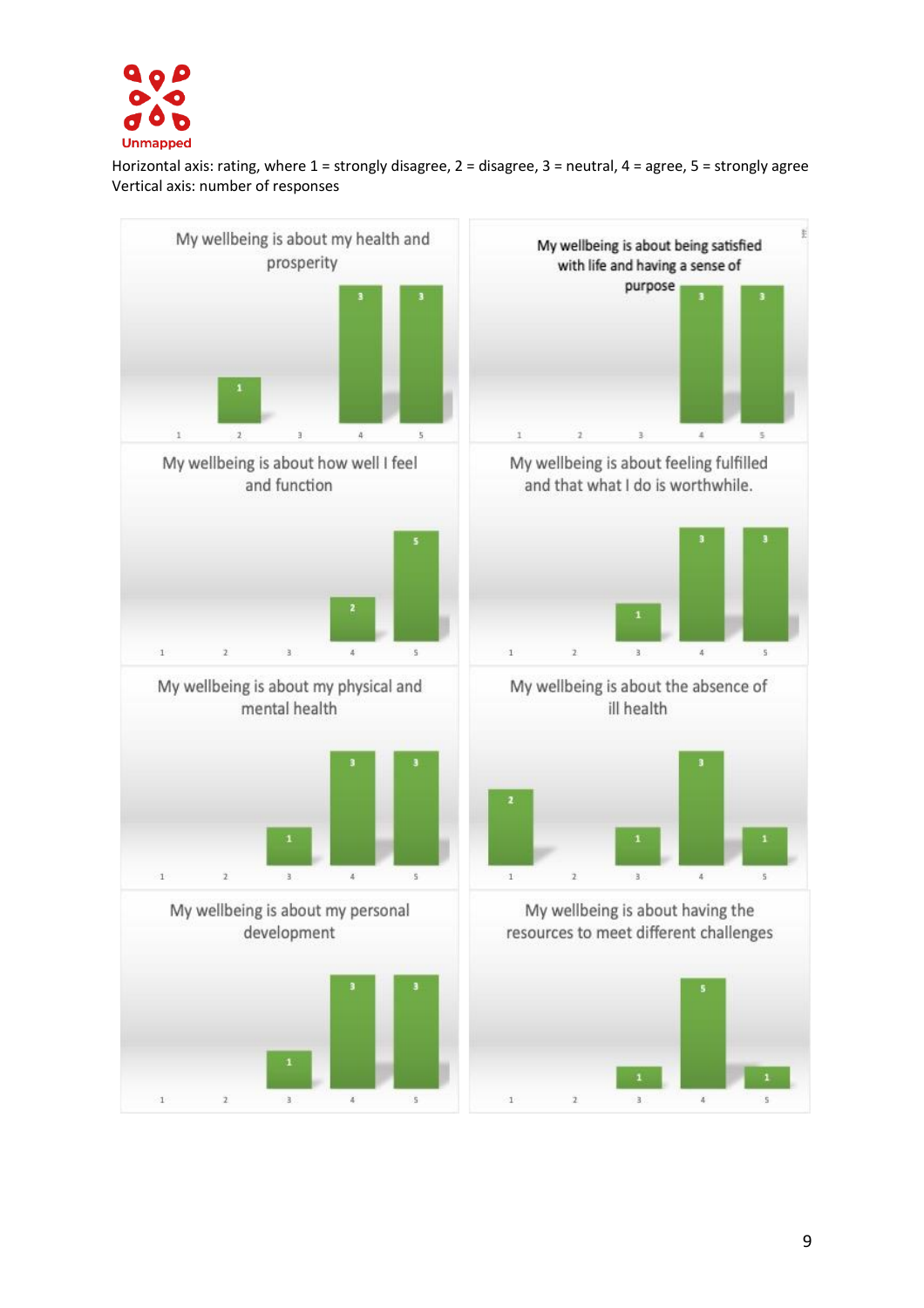



All of the responses to the question about the importance of wellbeing indicated that wellbeing is important to the care staff who took part, with six of the seven indicating that they considered it to be 'essential'.



The care staff were asked about the extent to which their wellbeing fluctuated on a daily basis. Responses to this statement were more mixed, with just over half the staff stating that they agreed with the statement, and the rest indicating that they felt neutral or disagreed. Overall, the notion that wellbeing is not a static state was evident.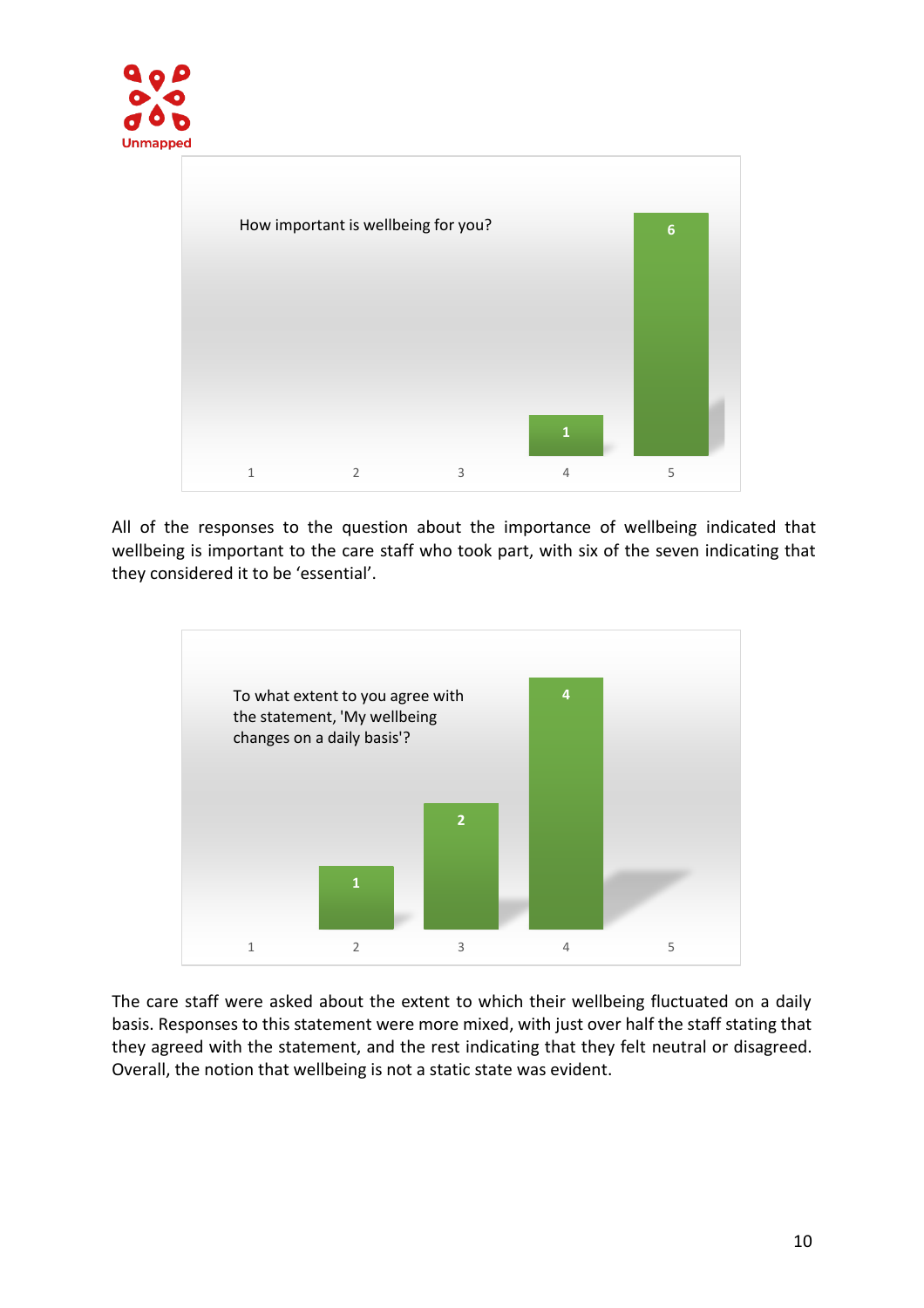



The majority of the staff indicated that they were in agreement with the idea that wellbeing affects their work and relationships in the care home, however a significant proportion disagreed.

Finally, the survey presented a range of factors that have been stated in research and theories of wellbeing, and asked respondents to give them a rating relating to how important they are for the individual.

Again, the staff broadly indicated that they considered all of the factors to be important, but the areas where there is the most agreement relate to intrinsic feelings of purpose and worthwhile work, life satisfaction, the fulfilment of goals, feeling safe and secure and having positive working conditions. There was also a high level of agreement concerning the importance of good physical and mental health.

When asked about the importance of the Music for Life project in the focus groups, it was clear that in its ability to create a positive, calming and relaxing space for the staff, it could improve wellbeing. The project allowed the staff to slow down. One person explicitly comments on the pleasure of having professional musicians playing for them. The ability of the project to remind the staff about the importance of 'simple things' is also noteworthy.

Detailed analysis of the responses to this question can be seen in the following series of histograms: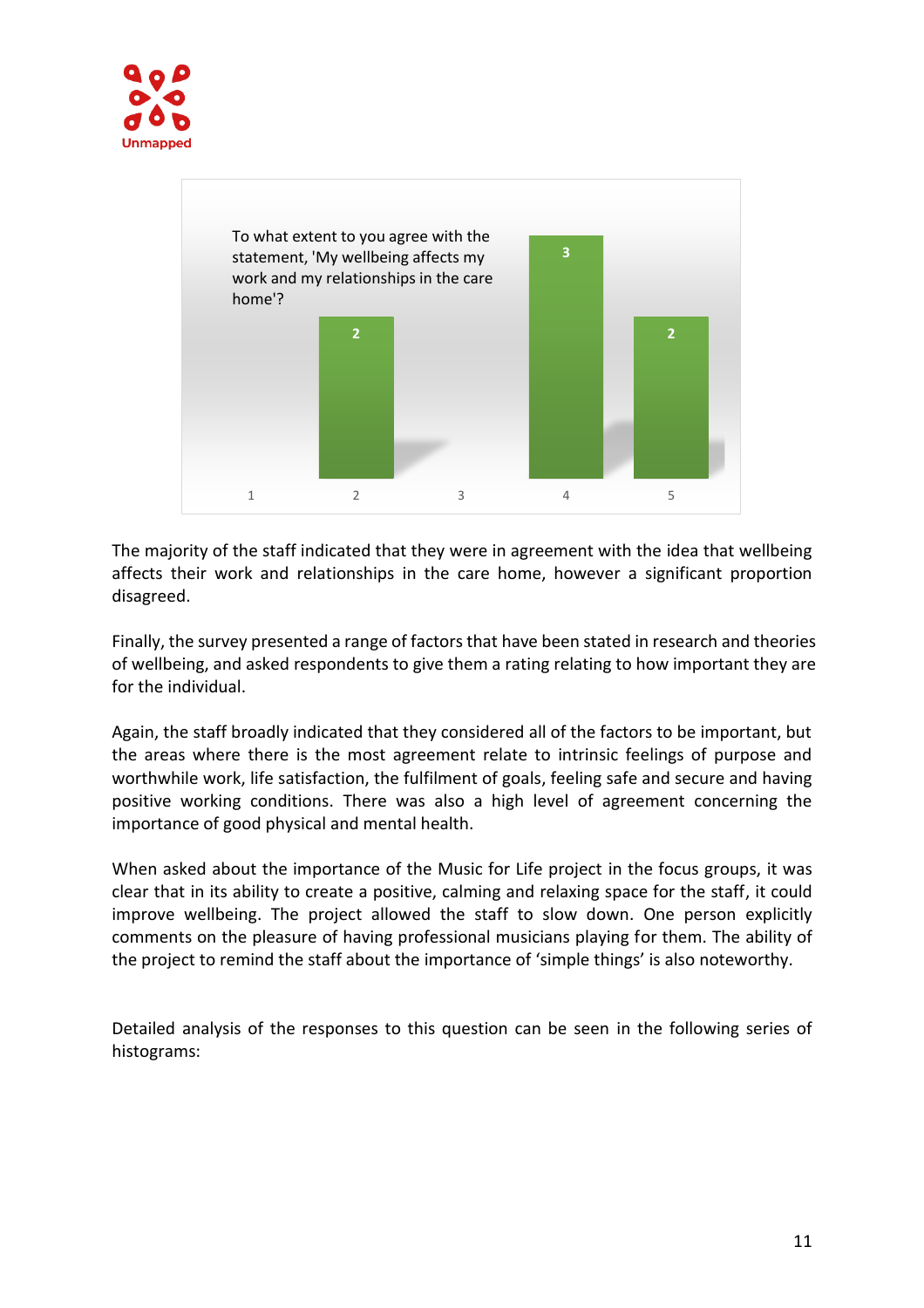

*Vertical axis = number of responses Horizontal axis: 1 = unimportant, 5 = essential*

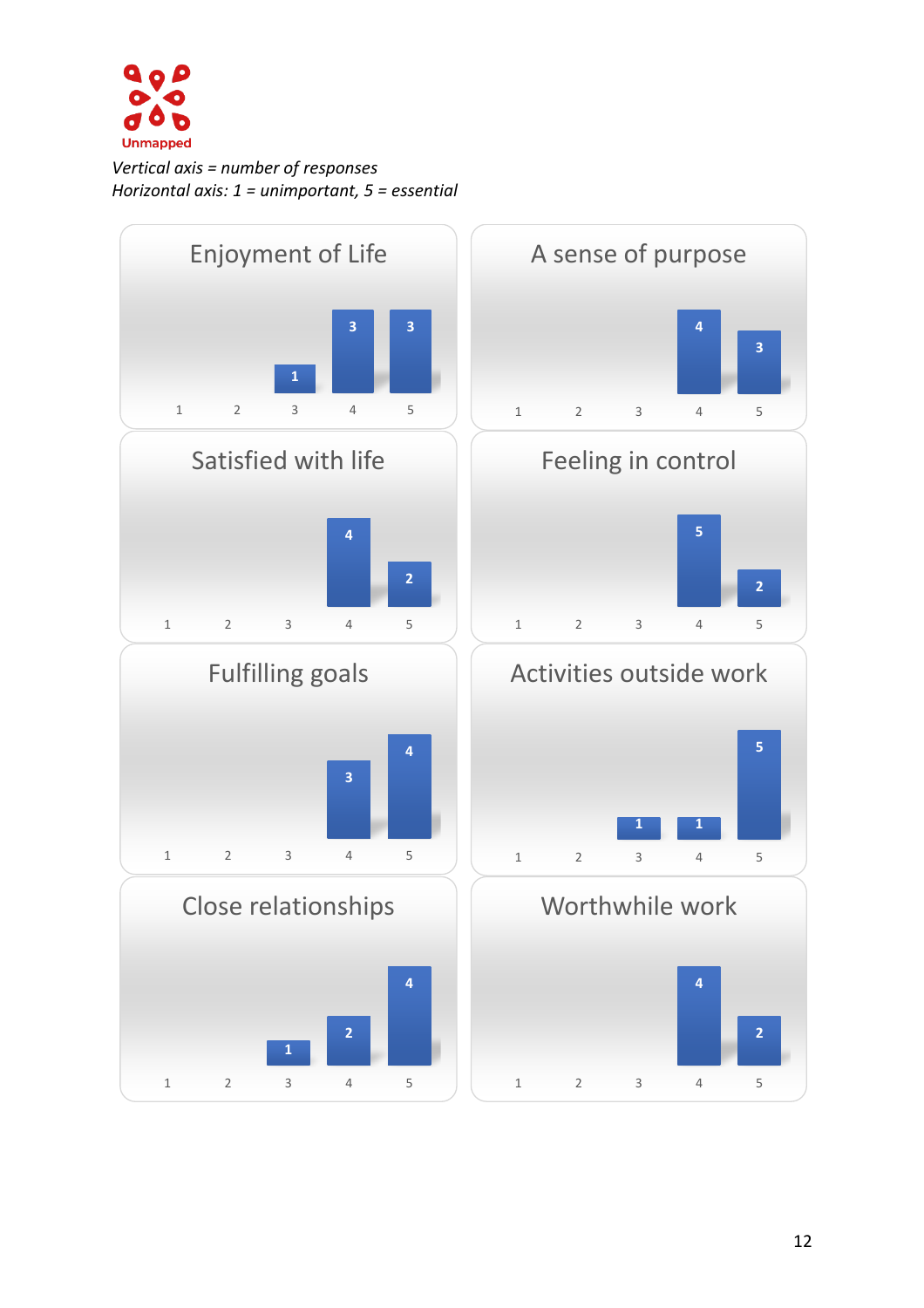

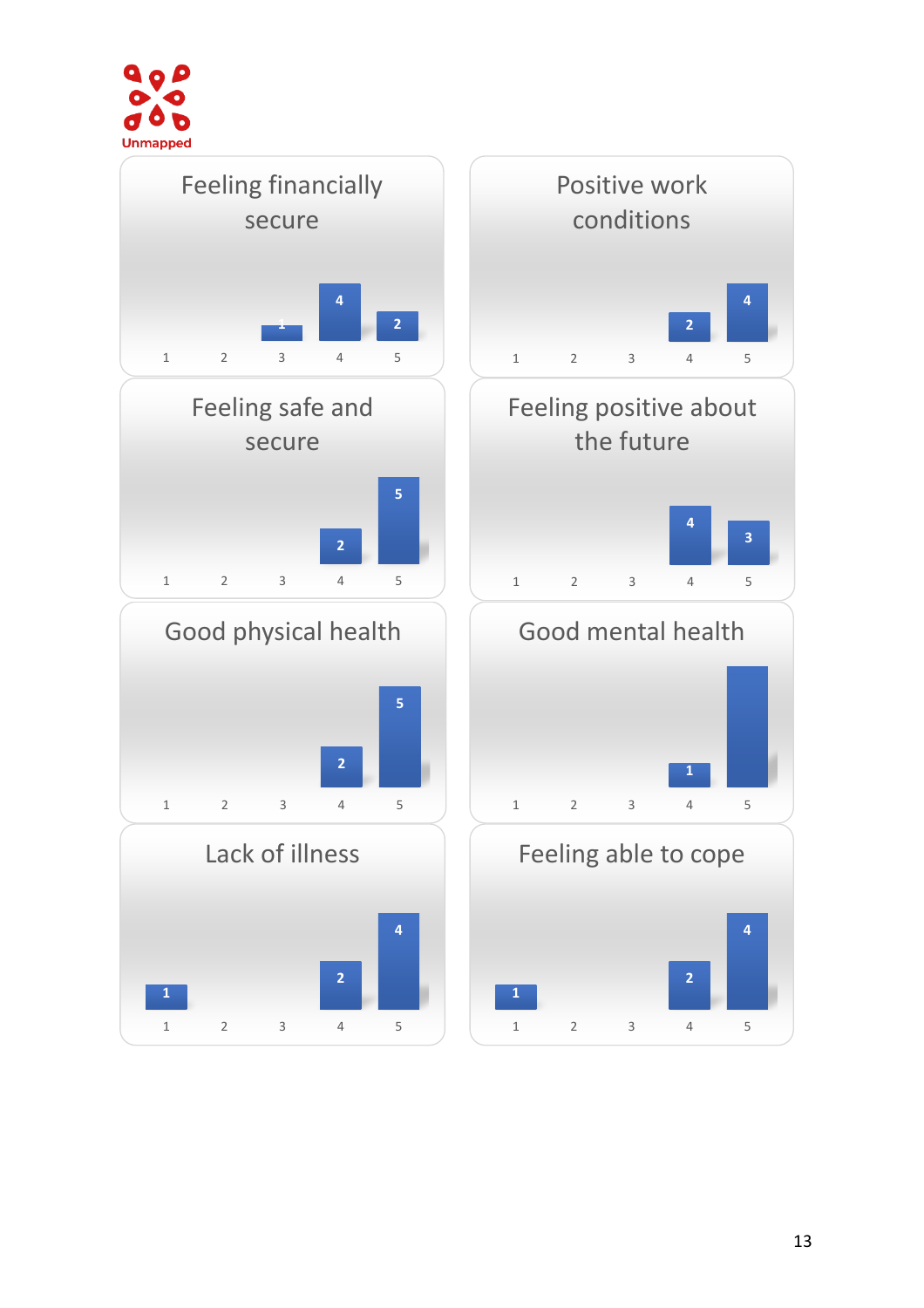

*NB\* 7 surveys were completed but only 6 respondents answered questions 10 – 14*

All those who answered the question concerning how they improve their wellbeing revealed personal techniques for preserving their own wellbeing and in so doing demonstrated what they associate this concept with – mental health, physical health, the ability to relax and divert oneself (with music and singing old school songs). There is also an overall sense that wellbeing is also a personal responsibility, associated with 'working on myself'.

There is a need for the staff to have time and an actual space in which they are able to relax, rest and switch off whilst at work. This connects with other work (Zeilig et al, 2015) in which staff mentioned the lack of space where they could share experiences of the day. There is an impression that management could do more, and mention is made of support and need for staff to feel looked after. One person notes the possibility of having 'some form of therapy' (something which should be provided even during 'normal' times).

The staff identified a diversity of challenges to wellbeing in the workplace, including a lack of support, albeit 'occasionally', and structural issues such as long working hours which are connected with exhaustion. The difficulty of working with residents is also noted, and that it can be hard to manage when they are agitated. Challenges to staff wellbeing were understandably amplified by the ongoing Covid-19 pandemic. Their responses indicated the importance for the staff of being informed about the pandemic, and that this helps them to cope. It also comes through that the pandemic has increased people's mental load and exhaustion levels, and this has been 'disturbing'. There is an important detail that one member of staff noted that they hadn't felt protected at the start of the pandemic.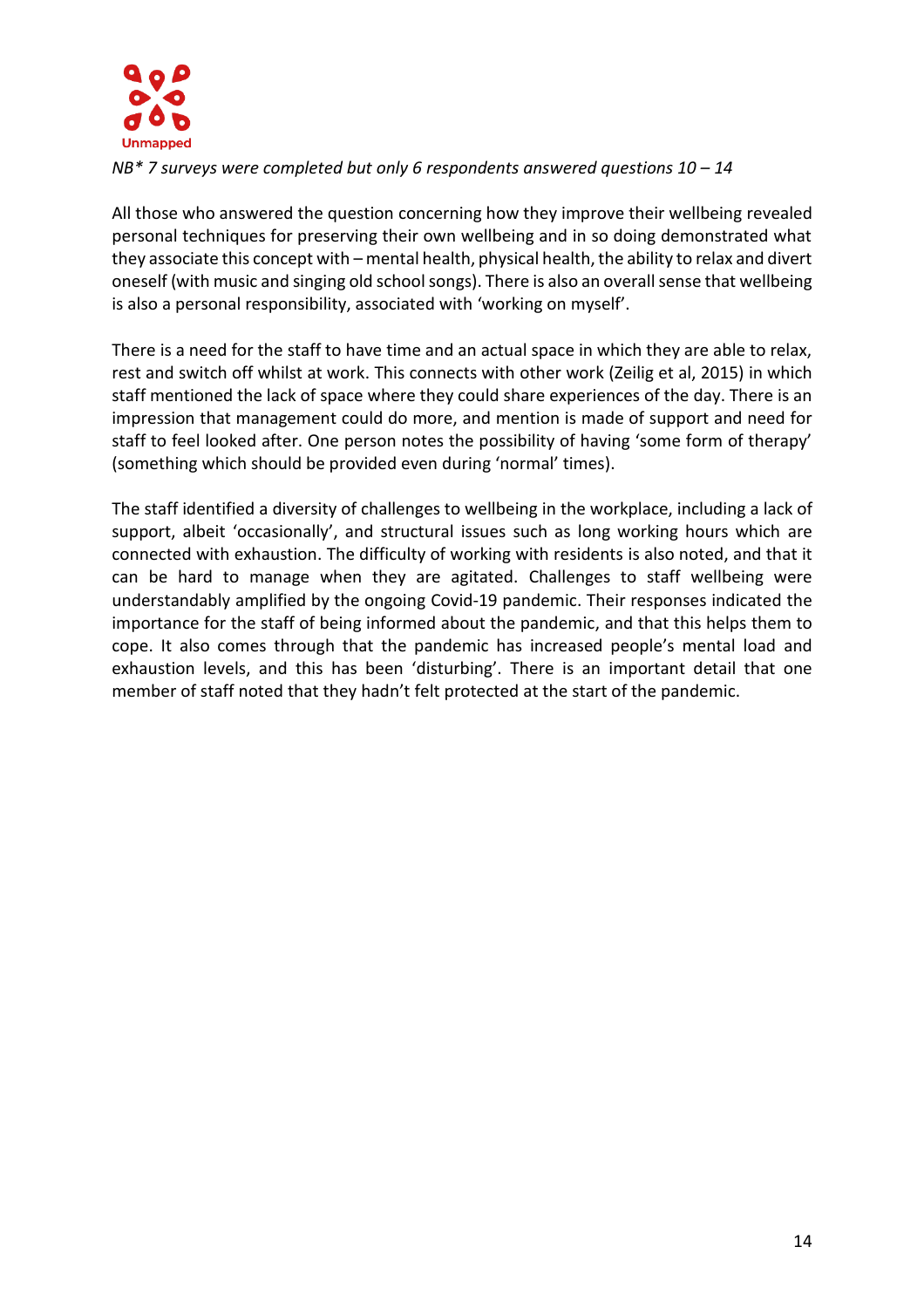

# **2.3 How the Music for Life sessions affected staff wellbeing**

The discussions and focus group that were held with the care staff, which took place in two stages to accommodate the staff according to their availability, were all recorded, transcribed and then coded by the researchers. In addition, the musicians' reflective notes were coded and included in this analysis. As in traditional qualitative research (Braun & Clarke 2006) in an iterative process, these codes were then collated into four main areas relating to staff wellbeing.

- **Involvement**
- **Enjoyment**
- What has been difficult

Complexity of wellbeing

These areas overlap with and are contingent upon one another. Thus, for instance the involvement of the staff with the music sessions affected their enjoyment and wellbeing and similarly the difficulties that were experienced (with setting up and facilitating the remote delivery) impacted their enjoyment and wellbeing. Involvement, enjoyment and difficulties together contribute to the 'complexity of wellbeing' that is experienced by the care home staff.





However, each of these themes are discussed separately below: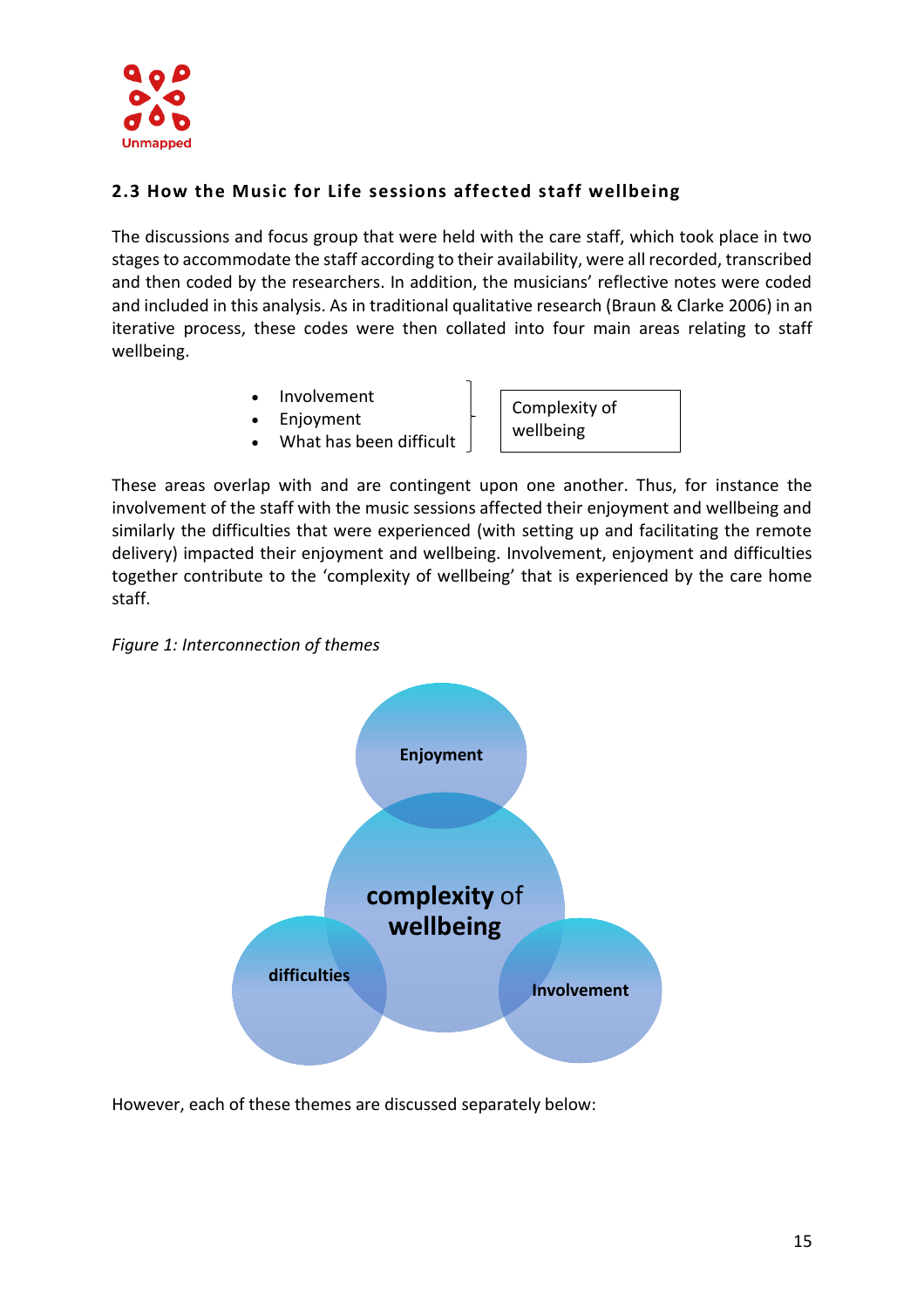

*one*!

#### **2.3.1 Involvement**

Involvement relates to the extent to which the staff joined in with the sessions, their sense of agency within these sessions and how this active participation generated connections between them, the residents and the musicians, and consequently influenced their sense of wellbeing. Staff involvement with the sessions was physical, as they moved around the room to be with different residents or find instruments to play with, or to dance and sometimes to adjust the technology. However, involvement was also auditory and linked with their feelings of being engaged by the sessions.

Therefore, the music sessions actively involved the staff on a number of levels. The staff noted that this was both entertaining and helped support their resilience – keeping them going: *Because usually, when we're not working, we are just sitting down, you know, but this one is like, …. And we have to join in as well. It's really entertaining. Yeah. With all this madness going around this keeps us going. Yeah*.

In addition, joining in with the sessions also prompted new experiences for the staff, as they engaged with unfamiliar instruments, both physically and audibly: *We have this, is it ocean drum or something like that? It's like you turn it and ah I love that*

The music sessions enabled the staff to engage with each other and with their residents in different ways, so there were moments apart from the everyday routine of care work in which people danced and made music together:

*This was a spritely and upbeat piece and C was dancing in the background – clearly a connection was made between him and A.*

Joining in was also identified as important for the residents:

*They're joining in with the music instrument. And that means they're all right, with what's going on. Yeah, I think so yeah.*

Seeing the residents interact with music and instruments and not just 'sitting there watching TV' also has a palpable and positive influence on the staff. As one of the staff commented, her '*favourite moment'* was knowing '*they're all joining in'.* This indicates that staff wellbeing is closely linked with the wellbeing of the residents that they are working with. The ability for staff and residents alike to participate together in an activity, doing something active and creative is clearly supportive to their wellbeing.

The musicians' reflective notes clarify how they tried to explicitly involve the staff in each session. For instance, the musicians consciously attempted to give the staff 'agency' and 'control' over the sessions and in this way to ensure that they felt connected and integral to the event:

*T asked if a member of staff wanted to have a go with the baton. …T suggested F described what kind of music she'd like P to play – funky or gentle. F said 'something gentle'.*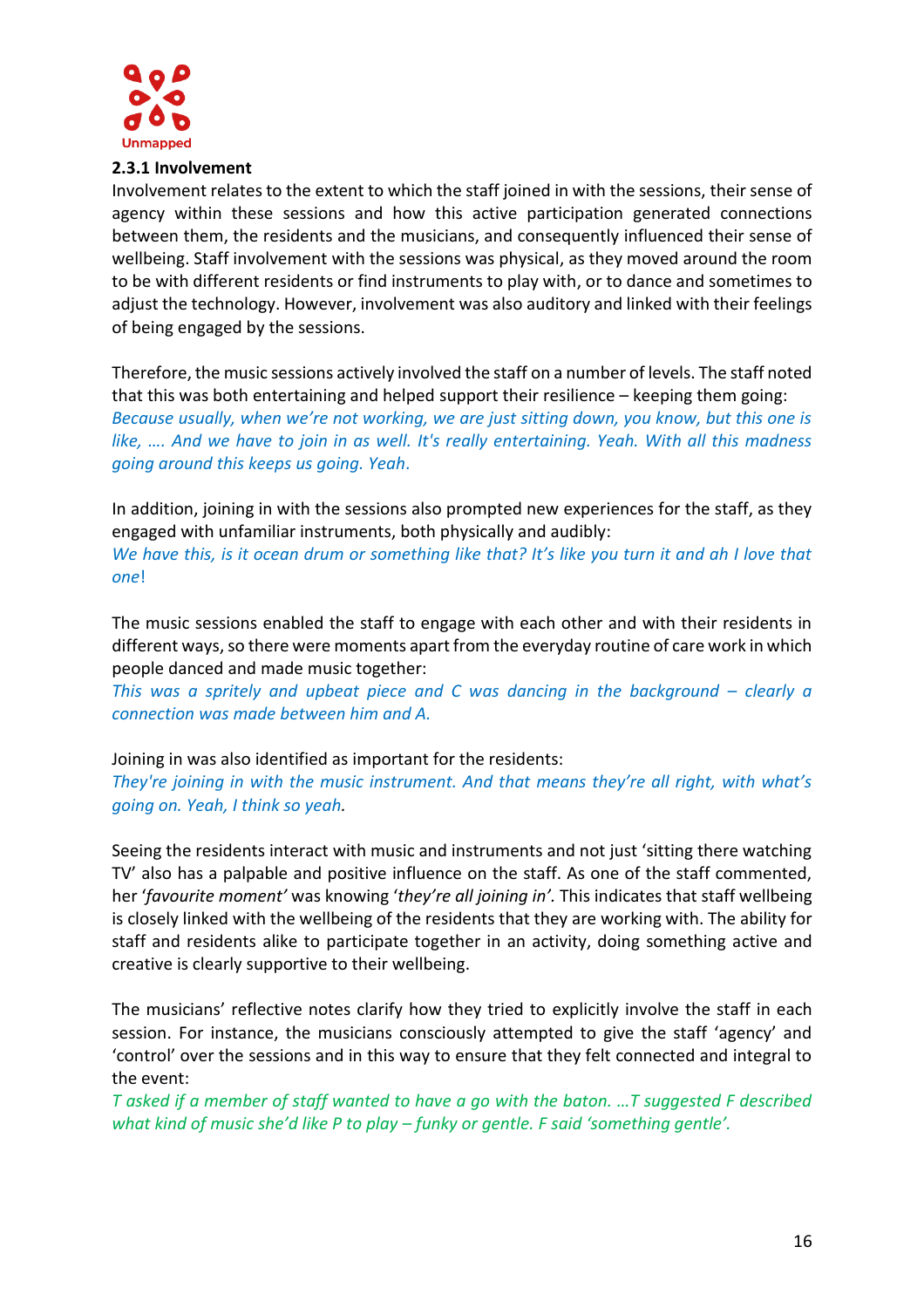

The musicians attempted to encourage 'ownership' and connection with the sessions. However, it is important to note that this was not always straightforward and at least one musician observed that due to the 'limited amount of prep time': *we did not convey our expectations of staff involvement clearly* 

However, where the staff had some sense of control and input and were therefore more connected with the sessions, this was also experienced as positive for their wellbeing.

# **2.3.2 Enjoyment and Play**

Enjoyment is a critical component of what made the Music for Life sessions 'work' and this relates to the sessions being a change in the rhythm of the day and introducing new experiences such as the possibility of engaging with music and playing with unusual instruments:

*You know, instead of doing the same old, we do something different. And music is always good for the soul.*

The staff mentioned how much enjoyment they felt when watching the residents play music or participate in other ways during the sessions:

*It keeps everybody awake, it's like you know, sometimes they're sitting there sleeping and all that, and this you know wakes them up, so yeah, it's really entertaining.* 

*.. this it seems they're enjoying it. Because the music, you know, the different instruments and all that. Yeah they are really enjoying it.*

*I think there is some form of mood change. Yeah, it would have an effect because they like music, they light up, you can see the different reaction ….*

Enjoyment then, can be understood as relational – something that is enhanced by knowing that others are also enjoying themselves at the same time.

The sessions also allowed the staff to play. Play is extremely important for children and adults alike, although opportunities for creative expression through play diminish for adults. As discussed cogently by Sennett (2018) the basis of play is engaging the imagination and having fun, something that these music sessions were able to facilitate. This was noted by several staff members:

*It's also the laugh and the fun that we have with Tony and Luke, and I think that's the most important thing.* 

And:

*It is more to do with the music but we're also having fun and we're also having a laugh with it.*

The importance of play for children is well evidenced and increasingly it is recognised as something that is valuable for all others too. As noted by Whitebread (2012): 'The value of play is increasingly recognised, by researchers and within the policy arena, for adults as well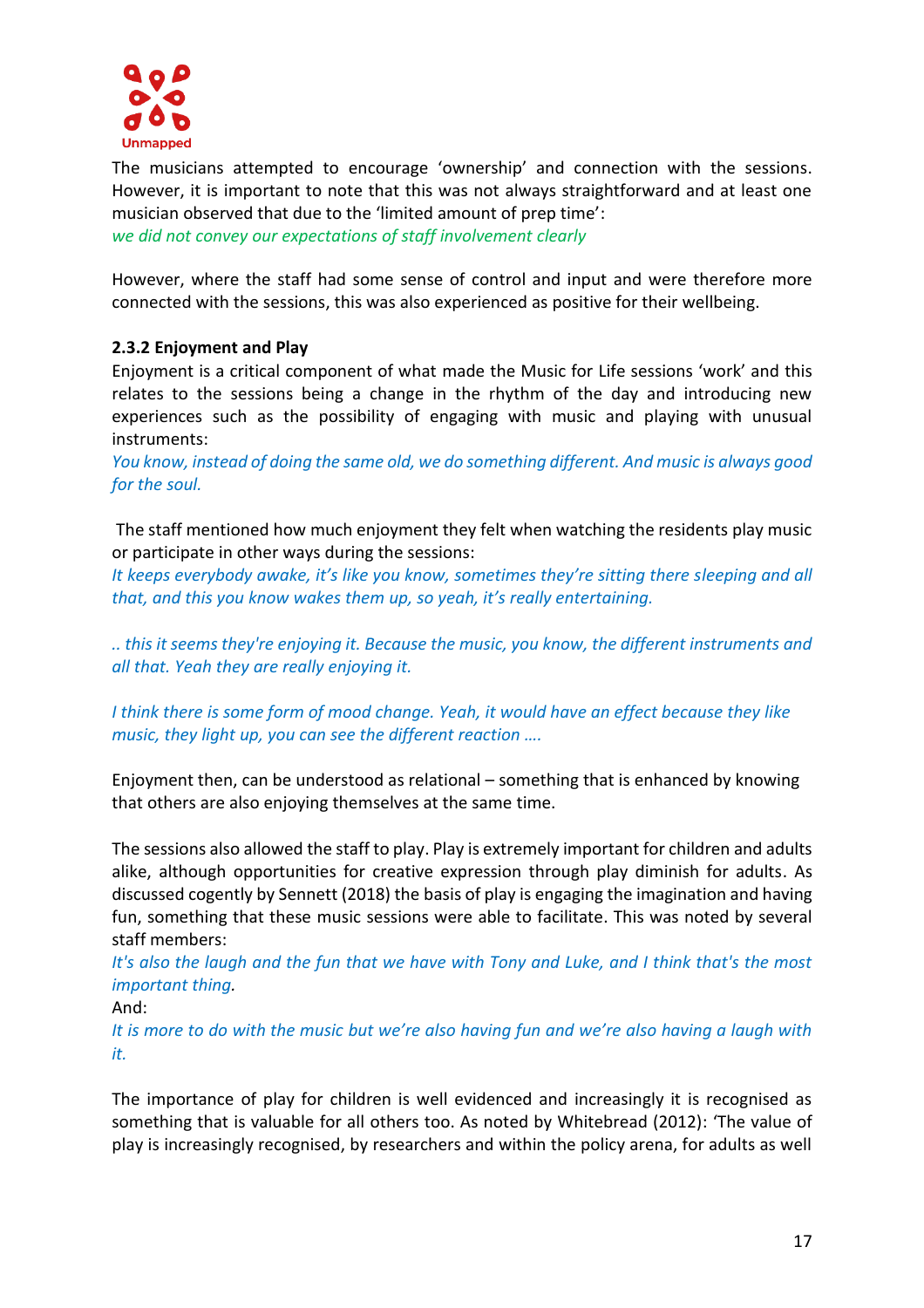

as children, as the evidence mounts of its relationship with intellectual achievement and emotional well-being.'

As discussed elsewhere (Zeilig, West et al, 2018) play is an activity that has no directed or practical purpose and exists between imagination and the external world. Play has been described as opening up a space of trust and relaxation which then enables a 'creative reaching out' (Winnicott, 1971, p. 75). This experience of relaxation was also commented on in the focus groups:

*I'm quite calm and relaxed, just going with the moment, going with the flow*… *Something we can relax and enjoy as well. It's good for staff as well.*

*It makes us relax. And I mean, just relax your mind and I mean turn yourself off what is going on around you and then focus your, refresh your mind in a way. That's one. Good one*

This ability to relax through creative activity was reflected on as being especially valuable against the background of the ongoing pandemic and how this has affected the day-to-day task-based work of the care home staff:

*Because what we've gone through in this pandemic…It is something that is life to us…to relax our mind and focus on what is ahead of us. That's what it's about because that's our wellbeing because you need something that can keep you going on every day. That's it*

*it was good to not focus on that (the pandemic), you know, not to be constantly reminded… So it was good to have a positive and productive, you know, session, which was good. And yeah, I find it very relaxing, and there's no pressure*

Play and the relaxation that it encourages, has been cogently theorised as essential for emotional and psychological well-being and the maintenance of a sense of self (Winnicott, 1971). In this sense then, the sessions were invaluable for staff well-being.

#### **2.3.3 The Complexity of Wellbeing**

This broad theme covers ideas expressed by the staff and musicians of a sense of wellbeing as something that is fluctuating, relational and interdependent - an 'ecology of wellbeing'. It also encompasses a broad view of the nature of engagement and participation. These different but connected aspects of the same theme are outlined separately below:

#### *An ecology of wellbeing*

As has been mentioned already in this report, the idea of wellbeing as something that is relational stands in stark contrast to prevailing views that seem to fill contemporary media which highlight wellbeing as an individual imperative. One of the staff summed up the idea of wellbeing as being relational and contextual with these words:

*your network of people…you're surrounding, because that can impact your wellbeing*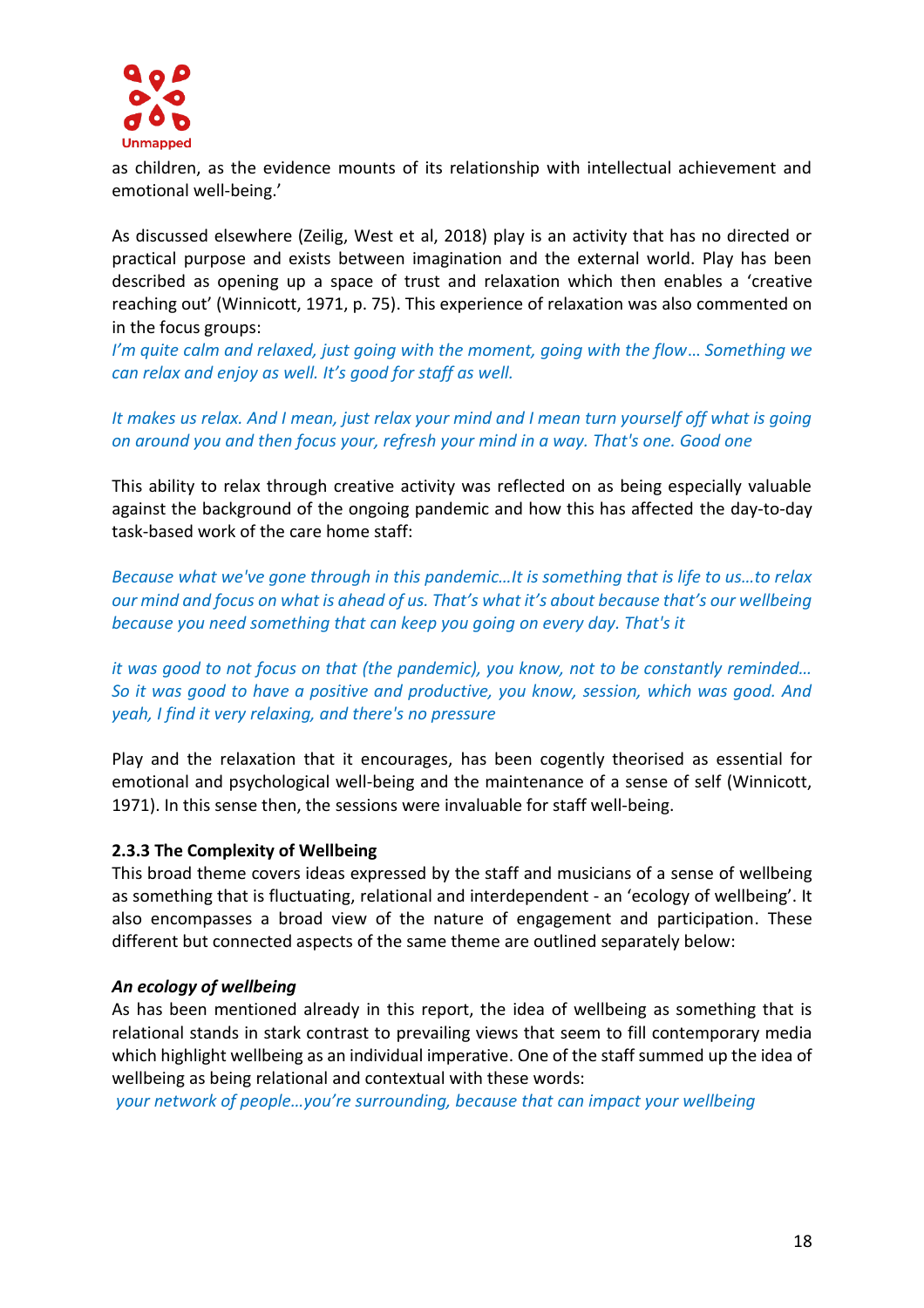

Staff spoke about two factors often associated with wellbeing, sense of purpose and selfesteem, and how these connected with their roles as carers. This longer extract from the focus group with the staff illustrates this point well:

*…how can I say…you know, made me feel more better. Better when I'm going this job because like…feed me, feed me inside…like I'm giving to my soul something to eat, then you feel great, really great. It's not for money…I don't enjoy that money. I don't have never enough. But made me feel really good here. So it's amazing thing for me.* 

The same staff member then went on to discuss the exchange that they felt takes place between themselves and the care home residents, and the way that this enhanced wellbeing in a reciprocal way:

*Yeah. And I know, these guys, these clients. They need people like me. So yeah, I don't know for how long I will do it but at the moment I'm really happy to be here. I'm not going to do it all life because I [might do?] something else. But at the moment yeah. Really feeds me inside. We need something.*

The insights from this member of staff demonstrate the extent to which she experiences her role as a carer as involving a symbiotic and mutual exchange, in which the 'carer' is also nurtured. Thus, wellbeing for her is not connected with an instrumental or financial exchange – on the contrary they explicitly state 'I don't enjoy the money'. The value for the care staff in this case, is associated with the knowledge that they are needed and this in turn 'feeds' them.

In the focus group, the staff spoke about the importance of their relationships with residents, saying that it was 'impossible' not to become attached. This stood in contrast to the training that they had received, which encouraged them to remain 'professional' and detached. There was a comment that the Music for Life project enhanced this sense of connection: *dementia is like you have to be very attached to your residents. And this hour makes you more attached.* 

It was felt that the Music for Life project provided an opportunity for the staff to feel supported in maintaining this relationship, providing an opportunity to be in relationship with their clients in a relaxed and calm way:

*It's sort of a relaxing, because you're working with dementia, you need more, something that can calm you down, something that can make you relax, and reflect in what we are doing. they're doing. Because they, you are with them. So you have to be more relaxed*

There were many comments from the staff that reflected the notion that they themselves experienced greater wellbeing through being able to facilitate experiences that enhanced the wellbeing of residents. Thus, wellbeing as involving an emotional / affective aspect which is supported by the Music for Life sessions, is evident. For example:

*The best thing about it… they respond, and you know, they respond and it's lovely, you know, they interact with everything.*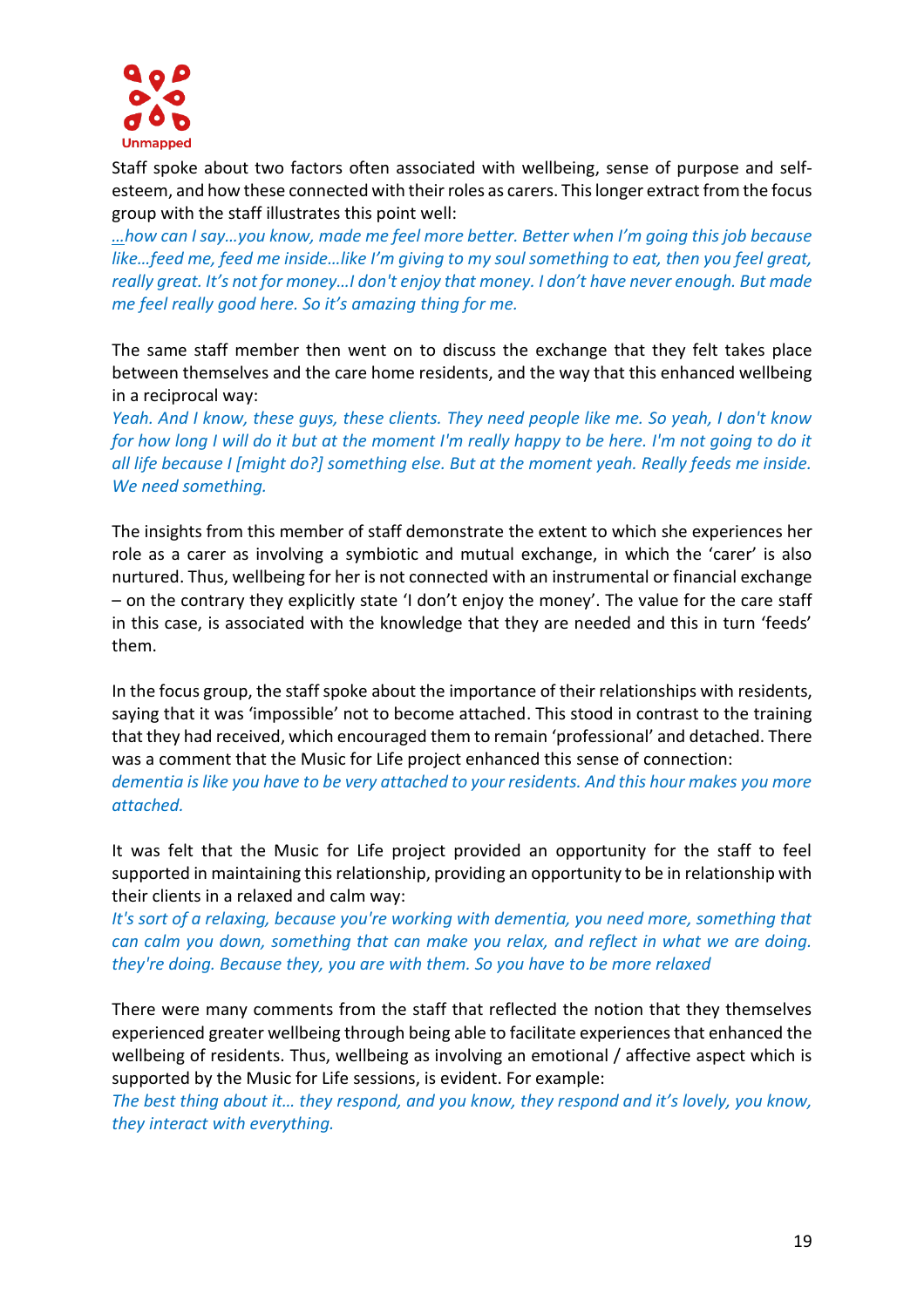

*Yeah, and there are some activities that I can see some of the residents sleep through it. But this music is like they are all awake. Some will just walk away like S, but she was just sitting there like joining in. Yeah. It was really, really fun yeah to see that*

## *Engagement and Participation*

Another aspect of the sessions that was highlighted by the staff was that the approach of the musicians and the way of working allowed for a broad spectrum of ways for people to engage, respond and participate:

*Individually it's um how you respond because at the moment, you know, they respond slowly, like S now is quite enjoying it. M enjoys it. And then you can see that they all have their bit you know, their part to play, even if it is a little*

The free-flowing and improvisational nature of the sessions was valued by the staff: *They can all relate to music in their own individual way. And it has been also a very exploratory process as well, to see how some of the other client interact with the instrument and their curiosity around it as well*

*it was calm and nice. It is always a pleasure to see how residents respond to the music. It's engaging when staff see residents making a connection*

## Music itself as a medium for the activity was said to be important:

*Because bingo, yeah, you're just calling out numbers, so it's not really having a long-lasting impact, whereas music for people living with dementia has always been an important aspect in their everyday. And everyone can sort of relate to it yeah in their own kind of way really. So, you can always touch someone in various way from the experience*

The staff enjoyed seeing the clients exercise agency and find their own preferred ways to participate and express themselves. By the staff's own admission, their own wellbeing is partly dependent upon how 'successfully' they are able to support clients; witnessing these moments of creativity and engagement therefore serve to enhance the staff's own wellbeing. The flexibility and spontaneity of the approach taken in the Music for Life sessions facilitated this.

# **2.3.4 What has been difficult**

Music for Life has developed a way of working in care settings over a period of 28 years. The practice has developed in the context of face-to-face workshops, and through musicians building their skills, knowledge and awareness through close contact with those living with dementia, care staff and each other. In the attempt to translate this practice to a remote practice using a video conferencing platform, there were inevitably some difficulties. In relation to the wellbeing of the staff, these difficulties included the challenge of operating the technology that was needed and maintaining good open communication between the staff and the musicians.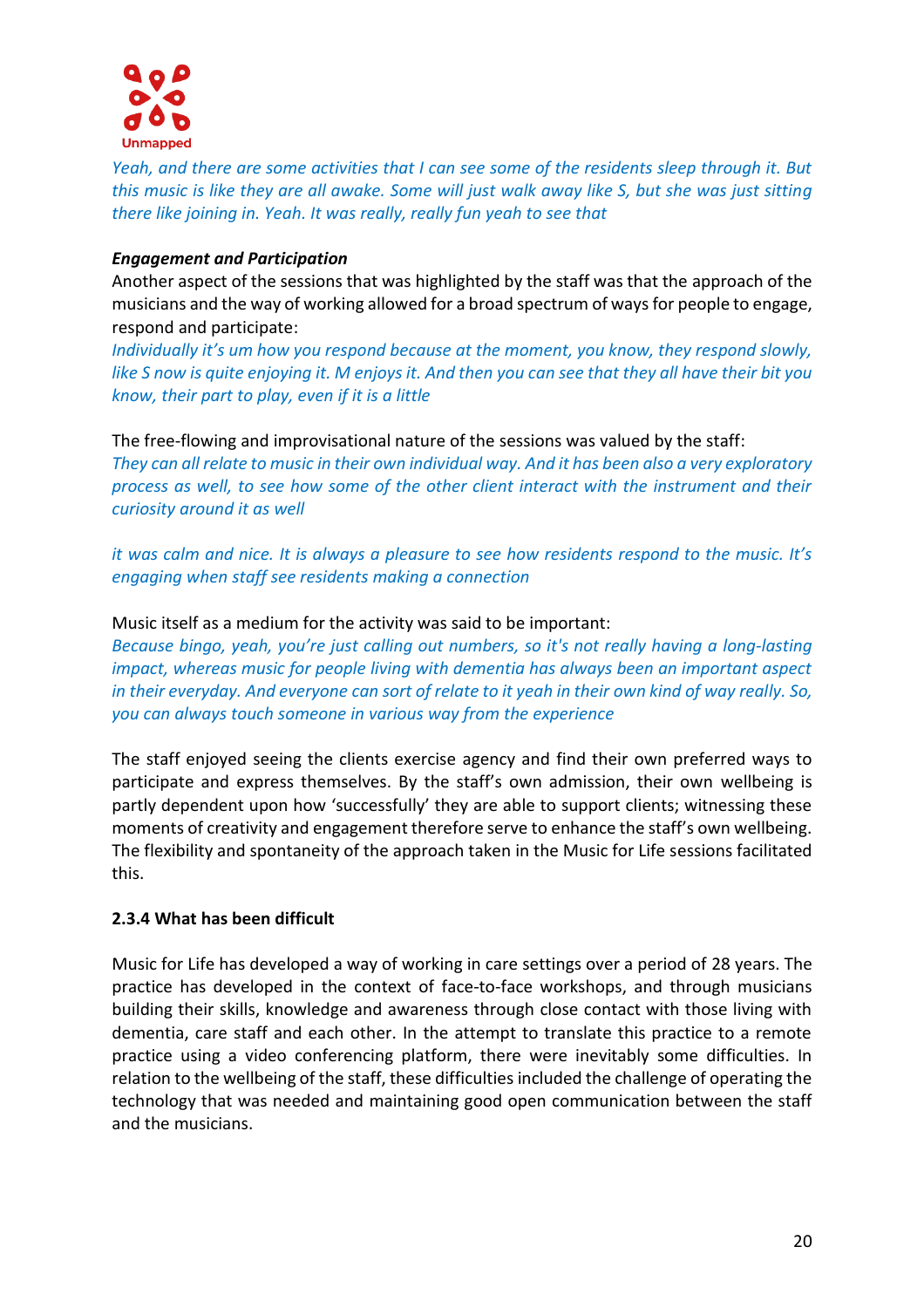

Staff and musicians alike reported that setting up and working with the digital technology presented difficulties and complications. On occasion these hitches and difficulties adversely affected the wellbeing of the staff. In the care home, the responsibility for this fell principally to the activities co-ordinator, and she spoke at length about the stress and anxiety this caused her, and that it took time away from the musical activity:

## *…all that wasted time wasted. Yeah, really annoying.*

*The technical bit which we can't do anything about. Yeah, yeah. And as a last session today, it really shone through. Yeah, so that was irritating, but we managed to at least have the last half an hour also filled with no more glitches but internet kind of consumes all the time,*

## *This is the part I really don't like*

The musicians were all aware of this in their reflective notes, for example:

*The internet was not always kind to her and we had numerous occasions where the technology failed and we had to restart meetings, adjust settings and the like. but we were made aware halfway through the project that she was finding this responsibility very stressful.* 

The necessity of the musicians working remotely placed extra demands upon the staff alongside the set up and operation of the technology, a point that was also picked up by all of the musicians in their reflective notes. For example:

*She (the activities coordinator) also took charge for most of the sessions of moving the tablet round the semicircle which allowed the musicians to see the faces of the residents clearly. Ultimately the responsibility for keeping the lines of communication open between musicians and the unit was with her.* 

*I found that our relationship with and reliance on staff came into great focus whilst working remotely on Zoom. As we were not able to directly engage with the residents in person, we had to use the staff as our "translators" and our "helping hands" instead.*

This comment is also interesting in that it throws light upon the complexity and challenge of negotiating equal, creative relationships between the musicians and the care staff when working remotely.

There appear also to have been some challenges in allowing for clear, open and honest communication between the staff and the musicians. The 'social awkwardness' of communicating over Zoom, compounded by unreliable internet connections and the time that staff had available to speak with the musicians may all be factors that contributed to this difficulty. One particular area of tension seems to have been a conflict between the musicians having to work together with the limitations of Zoom, and the staff's desire for rhythmic, energising music. As the musicians noted: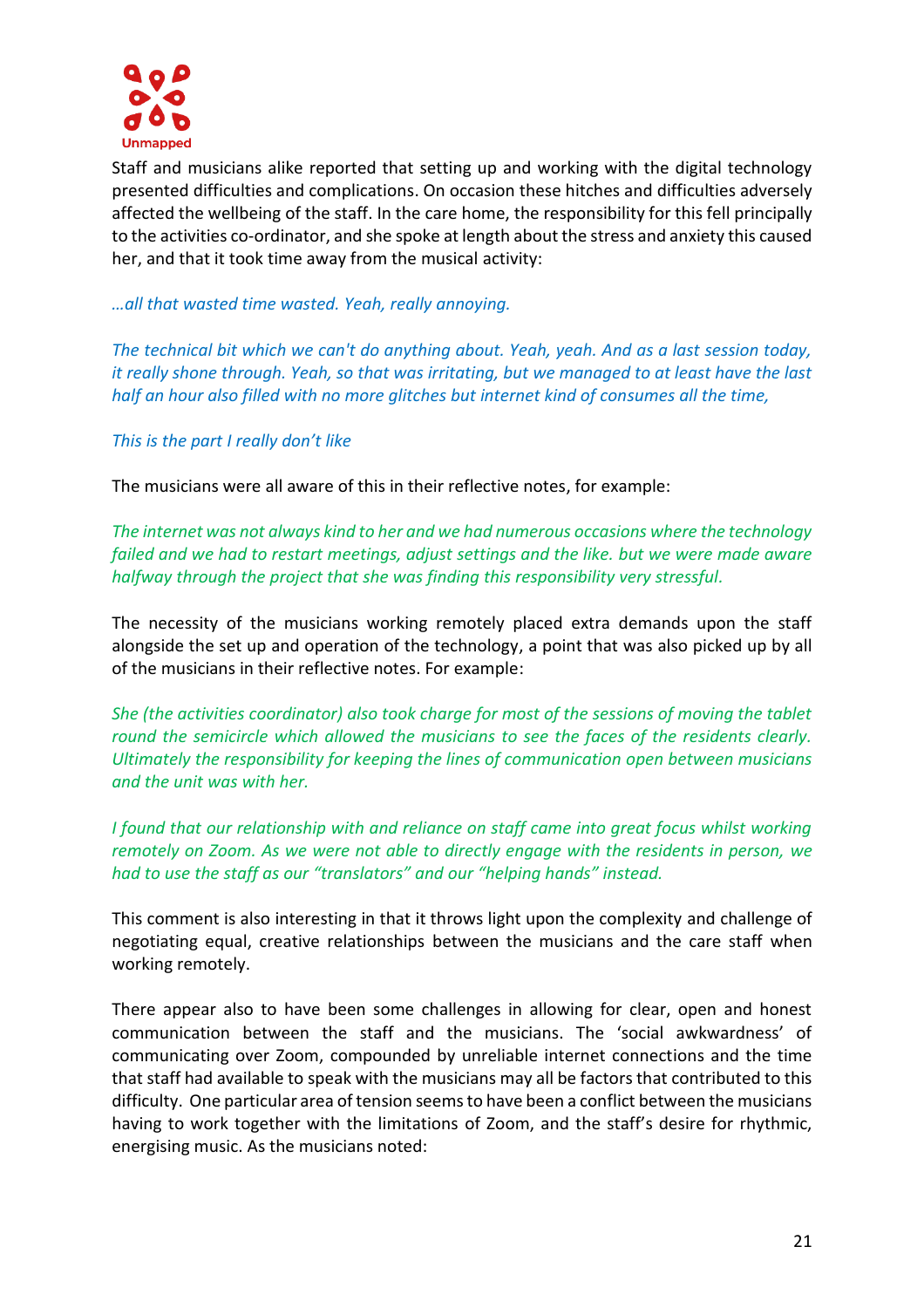

*The time delay needs to be dealt with by the music being quite free and open rhythmically. For these reasons it is very difficult to play anything more upbeat and rhythmical together and the staff commented on this, asking for a different style of music. I felt we were compromised there*.

This point came up in the focus group with the staff, who when asked for suggestions spoke of their desire for music that was rhythmic, upbeat and energised. Here, it could be useful for the musicians to try to find ways move beyond their concerns about the quality of the music making and to prioritise the perceived needs of the staff.

Further difficulties included issues about the sessions taking away from the staff's scheduled break time*:*

*I don't know. Because I think from that time, from 11 til 12, it's a break for us. Because we start our break between 11 and 11.30, so that takes off our break. So yeah, it's that time from us, it takes off our break.*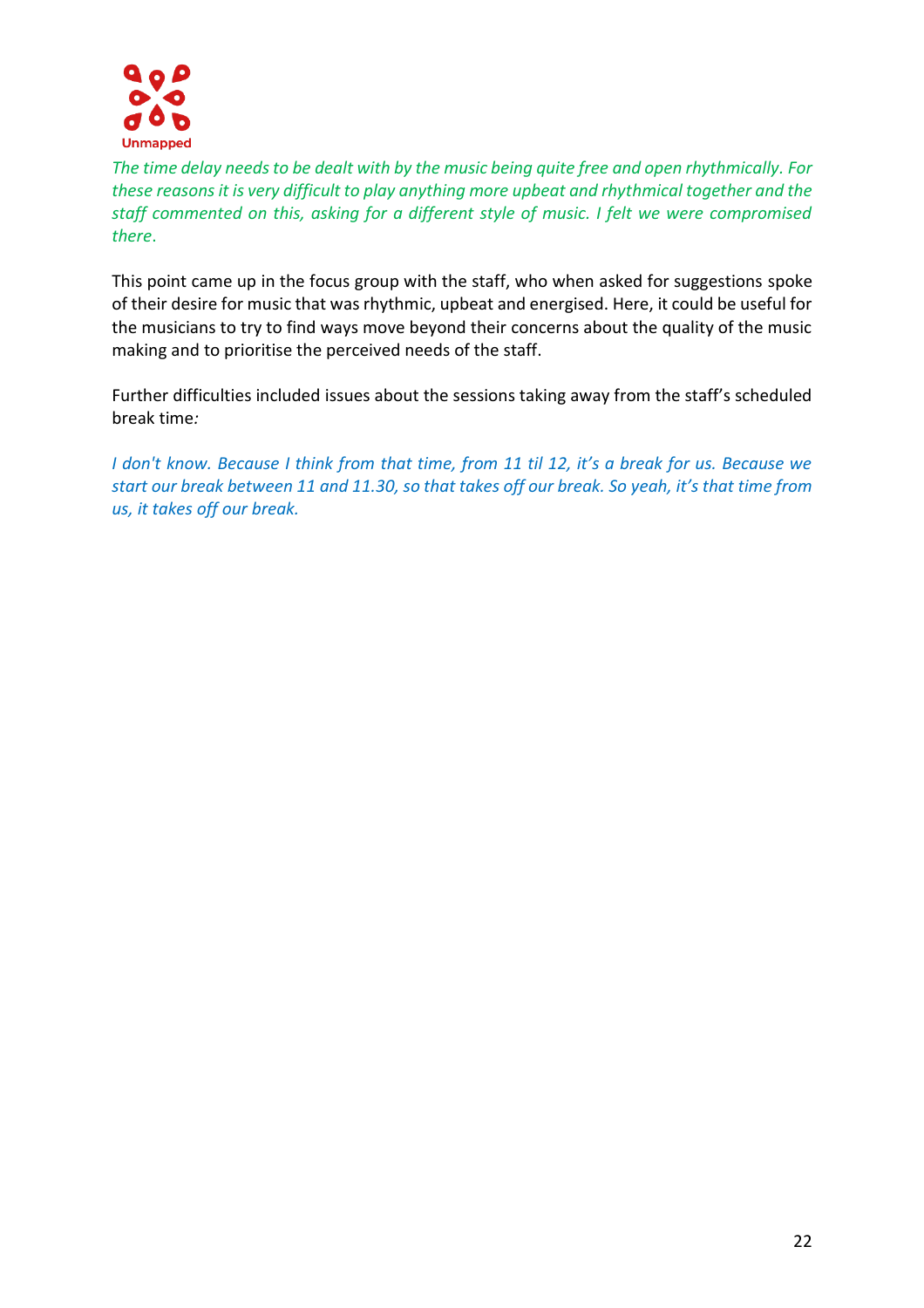

# **SECTION 3: CON CL U SIONS AND RECOMME NDAT IONS**

Wellbeing is now central to all aspects of contemporary life. Most commentators uncritically accept that wellbeing ameliorates health (physical and mental) and improves quality of life. Nonetheless, the ways in which it is understood and experienced by individuals is less well understood. Unmapped worked with care home staff to explore how they experience this complex concept, its relevance for their working life and how the Music for Life sessions have an effect on their wellbeing. Through their responses to the survey and their reflections and comments in the focus groups, it is clear that the care staff's experience and understanding of wellbeing is nuanced and differs from monolithic definitions that tend to dominate social, health and public policy. The staff worked with Unmapped to highlight the importance for them of several of these:

# *Feeling a sense of purpose, and that what one does is worthwhile*

The staff's responses to the survey indicate that feeling a sense of purpose in their work is an important aspect of their wellbeing. For some of the staff, this even transcended the financial aspects of the job. The feedback in the focus groups is rich with testimony that indicates that the Music for Life sessions gave opportunities for the staff to interact in meaningful ways with residents and with each other, through the possibility of stepping outside of their usual roles and modes of interaction.

# *The relational aspect of wellbeing*

In the focus groups, the staff spoke about the ways in which their own wellbeing is intertwined with that of the residents that they care for. They spoke often of the opportunities that the project had afforded them to witness enhanced wellbeing in the residents, through the broad range of possibilities that the project provides for engagement and participation. Furthermore, during the sessions the staff, residents and musicians were able to participate together, and with a greater equality than might usually be the case.

# *How one feels and functions on a daily basis*

From the survey responses, it can be seen that the care staff consider their wellbeing is affected by the extent to which they feel able to cope, enjoy life, have opportunities for personal development, feel safe and secure, and experience good mental and physical health. Overwhelmingly, their comments in the focus group reveal that the Music for Life sessions provided opportunities for them to experience calm and respite which they found restorative and enabled them to continue in their work feeling refreshed and nourished. They also reported finding the sessions enjoyable, interesting and fun.

In conclusion, while there are certain factors that affect wellbeing that are beyond the reach of any arts project, for example financial security and working hours, many of the factors that the staff value as positively affecting wellbeing were active and effective in the Music for Life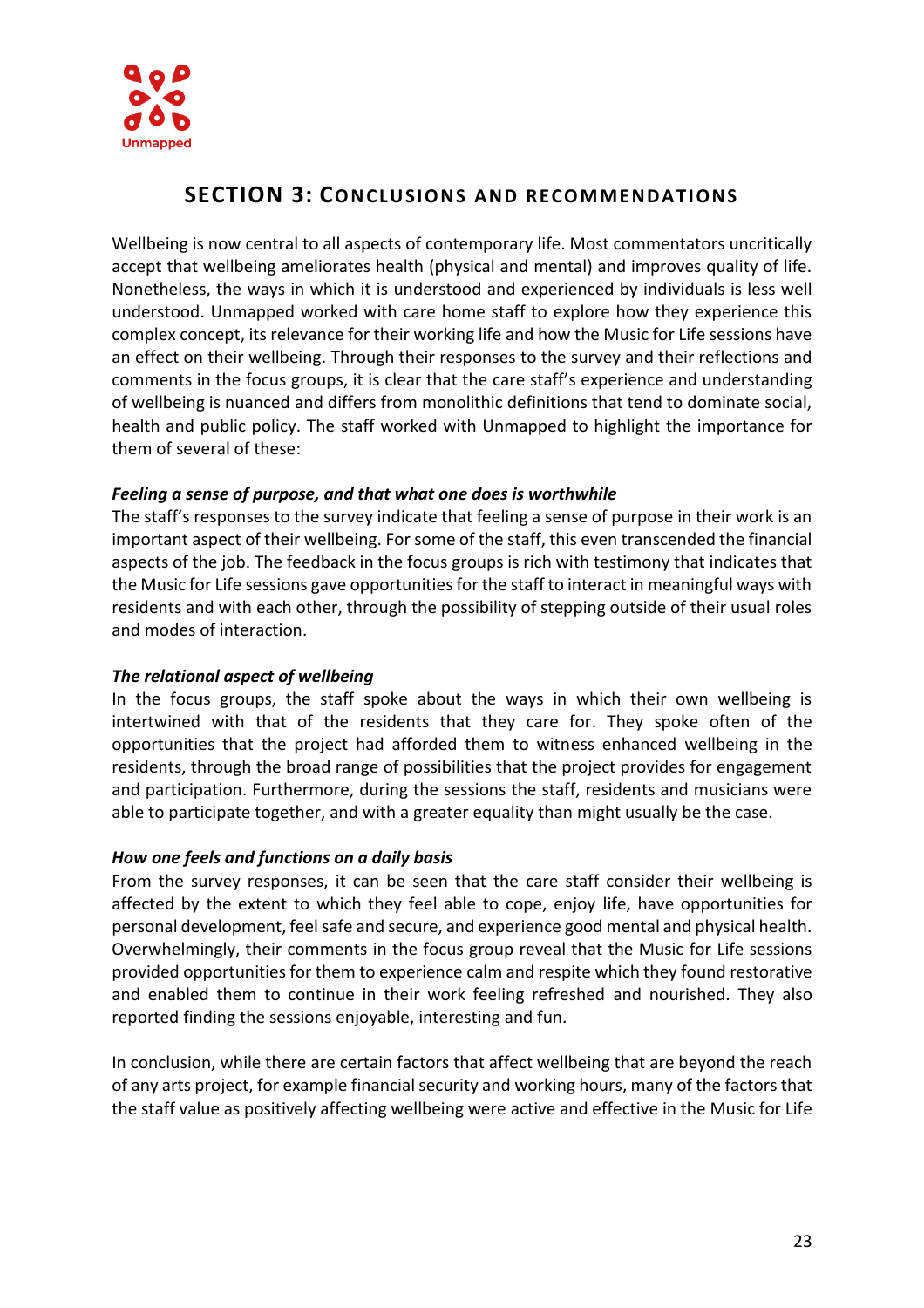

project. Interestingly, these all resonate closely with the recent 'Great British Wellbeing Survey'<sup>3</sup> which has demonstrated the importance of having meaning in one's life.

The factors which did not contribute to the staff's wellbeing, or even had a detrimental effect upon it, almost all relate to the reliance upon the digital technology that was necessary for the project to take place. The complexity of managing the equipment was often stressful, and at times could be said to have added additional burden and responsibility for them.

It seems that future iterations of a remote Music for Life project might benefit by considering the following:

# *Digital elements of the project*

If the use of digital conferencing equipment and software is going to be an intrinsic element of the development of working remotely, then this could be viewed as being as important as other elements of the project, with musicians and care settings being supported through the provision of high-quality equipment, resources and training. This could alleviate the additional burden placed upon the care staff in managing this aspect of the project, and also the stress that musicians reported experiencing.

# *Communication with staff*

Remote communication seemed to bring additional challenges concerning being able to reflect and evaluate with the staff, and to build relationships with them. In future iterations of a remote project, additional opportunities for this could be considered.

# *Exploring different approaches for remote delivery*

Discussions with staff and the musicians' journals raised questions about whether alternative ways of working could be explored for remote delivery. Rather than attempting to replicate the format of the project sessions, it was suggested that the values, which are well developed and understood by the team, could be preserved whilst exploring alternative ways of working that might be able to work more effectively in the face of the challenges presented. Some additional time for the musicians to research and develop these approaches could be beneficial.

<sup>3</sup> [https://www.bbc.co.uk/programmes/articles/4sC7RZ6Htj0cS1Nyrw0rXjj/the-great-british](https://www.bbc.co.uk/programmes/articles/4sC7RZ6Htj0cS1Nyrw0rXjj/the-great-british-wellbeing-survey)[wellbeing-survey](https://www.bbc.co.uk/programmes/articles/4sC7RZ6Htj0cS1Nyrw0rXjj/the-great-british-wellbeing-survey)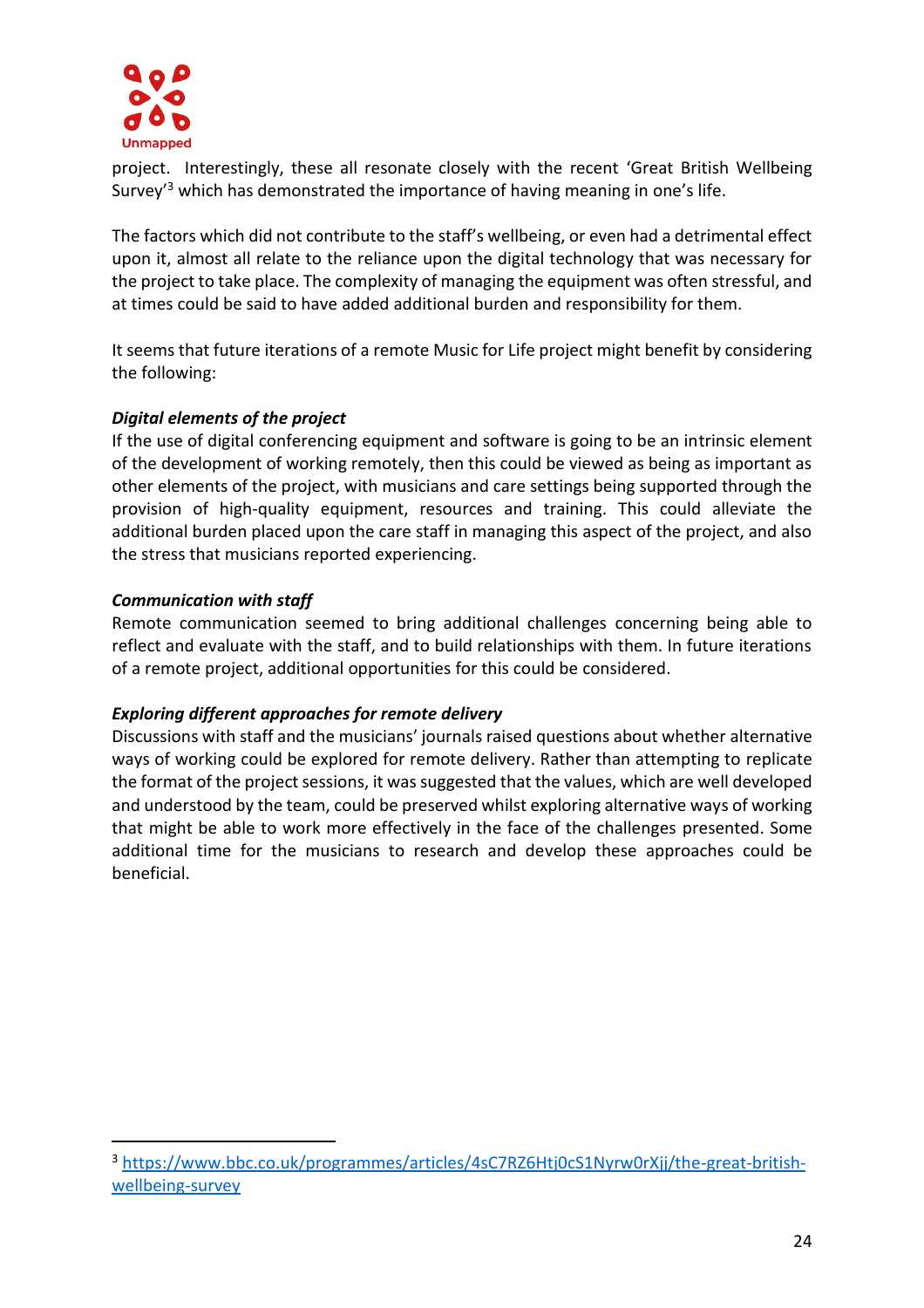

#### **RE F E R E N C E S**

All Party Parliamentary Group on Arts, Health and Wellbeing (2017). Creative health: The arts for health and wellbeing. [http://www.artshealthandwellbeing.org.uk/appg](http://www.artshealthandwellbeing.org.uk/appg-inquiry/Publications/Creative_Health_Inquiry_Report_2017.pdf)[inquiry/Publications/Creative\\_Health\\_Inquiry\\_Report\\_2017.pdf](http://www.artshealthandwellbeing.org.uk/appg-inquiry/Publications/Creative_Health_Inquiry_Report_2017.pdf)

Braun, V. and Clarke, V. (2006) Using thematic analysis in psychology. *Qualitative Research in Psychology*, 3 (2). pp. 77-101. ISSN 1478-0887<https://www.tandfonline.com/doi/abs/10.1191/1478088706qp063oa>

Camic, P. M., Zeilig, H., & Crutch, S. J. (2018). The arts and dementia: Emerging directions for theory, research and practice, *Dementia*, *17*(6), 641 - 644. <https://doi.org/10.1177/1471301218772972>

Clare, A., Camic, P.M., Crutch, S.J., West, J., Harding, E., Brotherhood, E. (2019) Using Music to Develop a Multisensory Communicative Environment for People with Late-Stage Dementia, *The Gerontologist,* Vol XX, No XX, 1-11,<https://doi.org/10.1093/geront/gnz169>

Daykin, N., Parry, B., Ball, K., Walters, D., Henry, A., Platten, B., Hayden, R. (2017) The role of participatory music making in supporting people living with dementia in hospital environments, *Dementia,* [17 \(6\)](https://journals.sagepub.com/toc/dem/17/6) pp 686-701. <https://doi.org/10.1177%2F1471301217739722>

Devere, R. (2017) Music and Dementia an Overview Journal of Practical Neurology

Dowlen R., Keady J., Milligan C., Swarbrick C., Ponsillo N., Geddes L., Riley B. (2018) The personal benefits of musicking for people living with dementia: a thematic synthesis of the qualitative literature, *Arts & Health*, 10:3, 197-212, [doi: 10.1080/17533015.2017.1370718](https://www.tandfonline.com/doi/abs/10.1080/17533015.2017.1370718?journalCode=rahe20)

Huizinga, J.: (1938) Homo Ludens: A Study of the Play Element in Culture. Bacon Press, Boston.

Marks, N. and Shah, H. (2004), A well‐being manifesto for a flourishing society, *Journal of Public Mental Health*, Vol. 3 No. 4, pp. 9-15. <https://doi.org/10.1108/17465729200400023>

Okri, B. (1997) A Way of Being Free. London: Head of Zeus.

White, M. (2014) Asking the Way – Directions and Misdirections in Arts in Health. IXIA: London.

Whitebread, D. (2012) The importance of play: A report on the value of children's play with a series of policy recommendations. Brussells: Toy Industries of Europe (TIE)

WHO (Fancourt, D., and Finn, S.) (2019) What is the evidence on the role of the arts in [improving health and well-being? A scoping review.](https://www.euro.who.int/en/publications/abstracts/what-is-the-evidence-on-the-role-of-the-arts-in-improving-health-and-well-being-a-scoping-review-2019) WHO organisation: Copenhagen.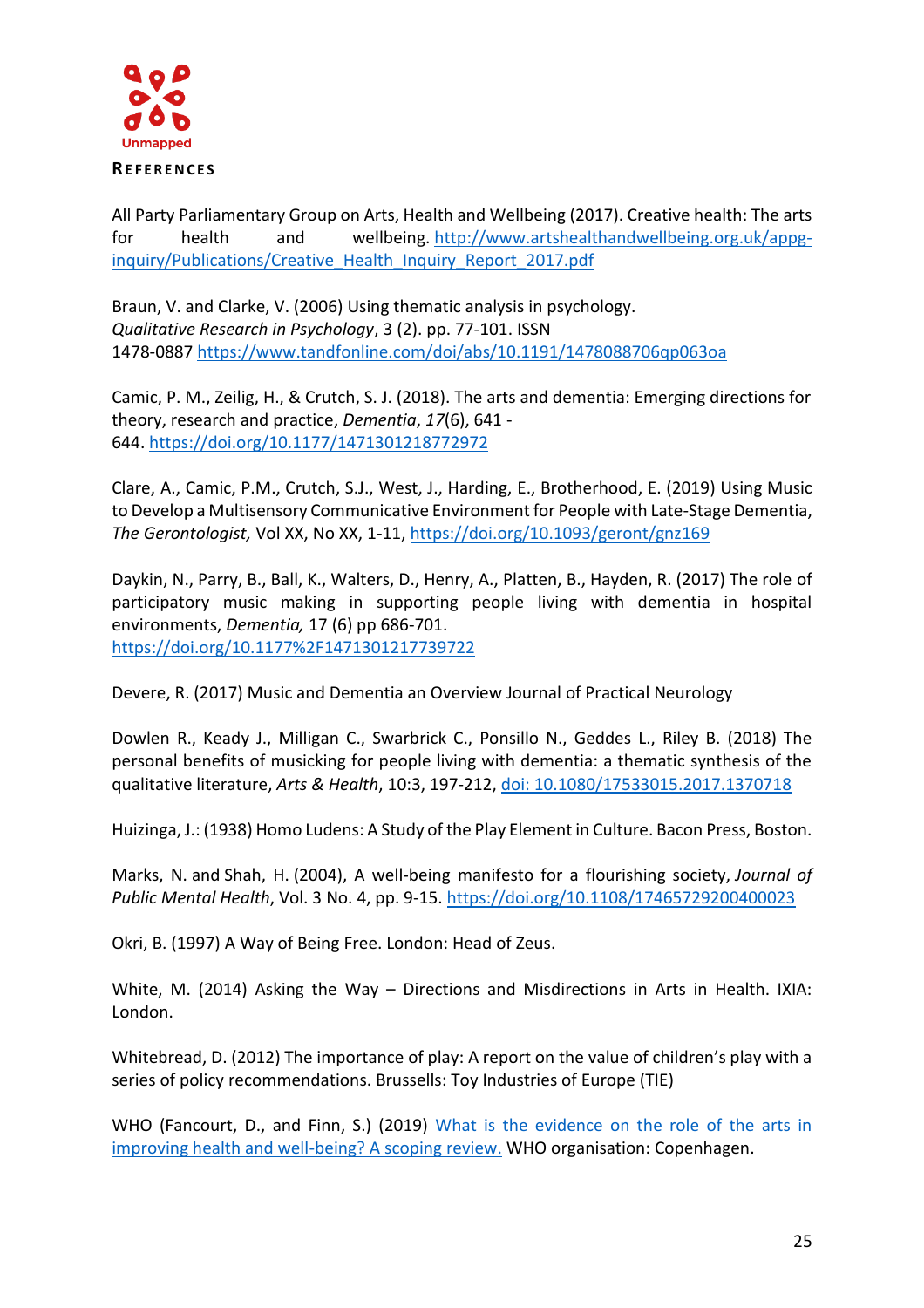

Winnicott, D.W. (1971), Playing and Reality, Routledge, London.

Särkämö T. Music for the ageing brain: Cognitive, emotional, social, and neural benefits of musical leisure activities in stroke and dementia. *Dementia*. 2018; 17(6):670-685. <https://doi.org/10.1177%2F1471301217729237>

Small, C. (1998). Musicking: The meanings of performing and listening. Hanover: University Press of New England.

Zeilig, H., Tischler, V., Williams van der Byl, M., and Strohmaier, S. (2019) Co-creativity, wellbeing and agency: A case study analysis of a co-creative arts group for people with dementia, *Journal of Aging Studies* (49) pp.16-24 <https://doi.org/10.1016/j.jaging.2019.03.002>

[Zeilig, H.,](https://www.emerald.com/insight/search?q=Hannah%20Zeilig) [West, J.](https://www.emerald.com/insight/search?q=Julian%20West) and [van der Byl Williams, M.](https://www.emerald.com/insight/search?q=Millie%20van%20der%20Byl%20Williams) (2018) Co-creativity: possibilities for using the arts with people with a dementia, *Quality in Ageing and Older Adults*, Vol. 19 No. 2, pp. 135- 145. <https://doi.org/10.1108/QAOA-02-2018-0008>

Zeilig, H., Killick, J., Fox, C. (2014). The participative arts for people living with a dementia: A critical review, *International Journal of Ageing and Later Life*, 9 (1), 7– 34. <https://doi.org/10.3384/ijal.1652-8670.14238>

Zeilig, H., Poland, F., Fox, C. (2015) The arts in dementia care education, *Journal of Public Mental Health* 14(1): 18-23 <https://doi.org/10.1108/JPMH-06-2014-0028>